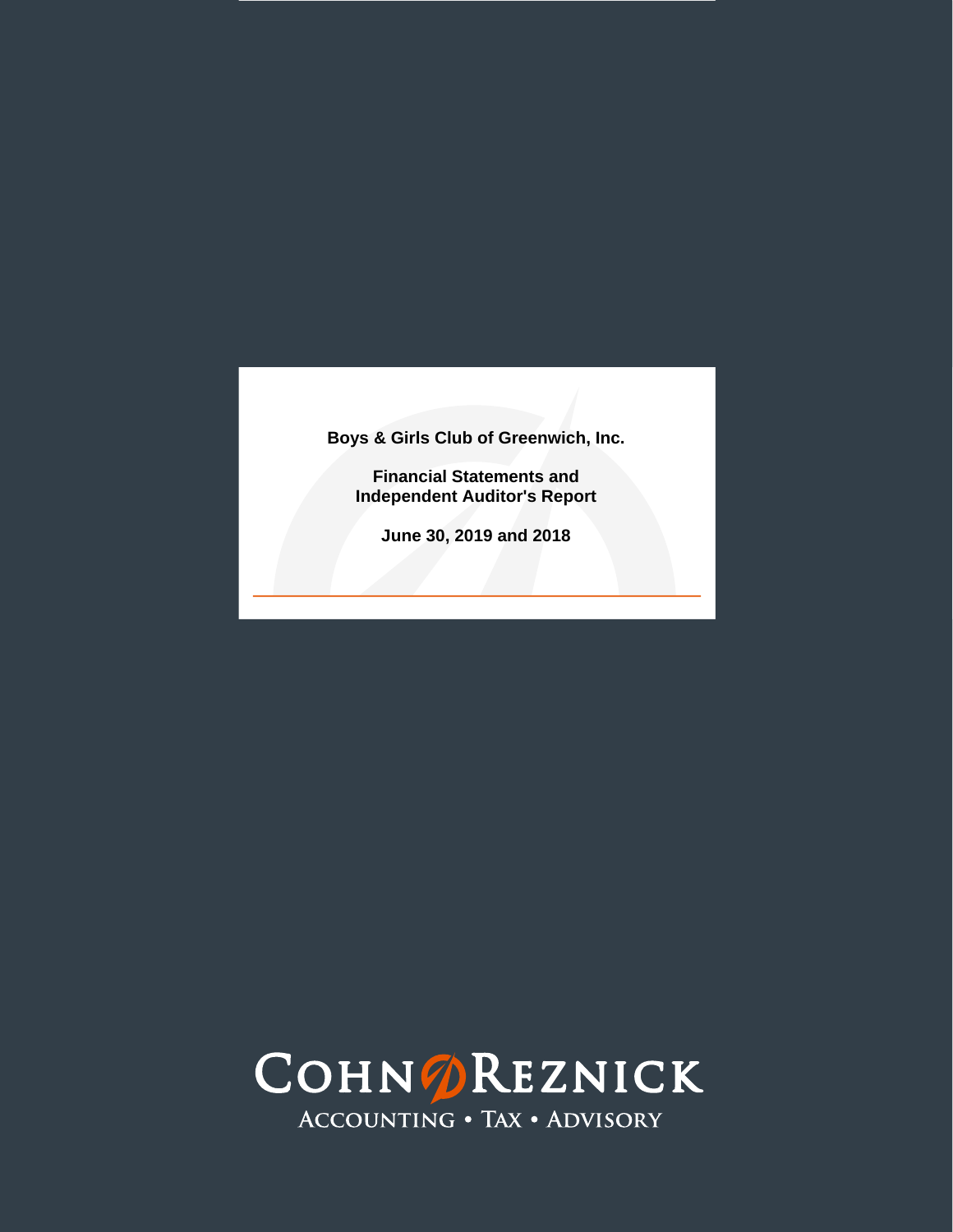# **Index**

|                                          | Page           |
|------------------------------------------|----------------|
| <b>Independent Auditor's Report</b>      | 2              |
| <b>Financial Statements</b>              |                |
| <b>Statements of Financial Position</b>  | $\overline{4}$ |
| <b>Statements of Activities</b>          | 5              |
| <b>Statements of Functional Expenses</b> | $\overline{7}$ |
| <b>Statements of Cash Flows</b>          | 9              |
| <b>Notes to Financial Statements</b>     | 10             |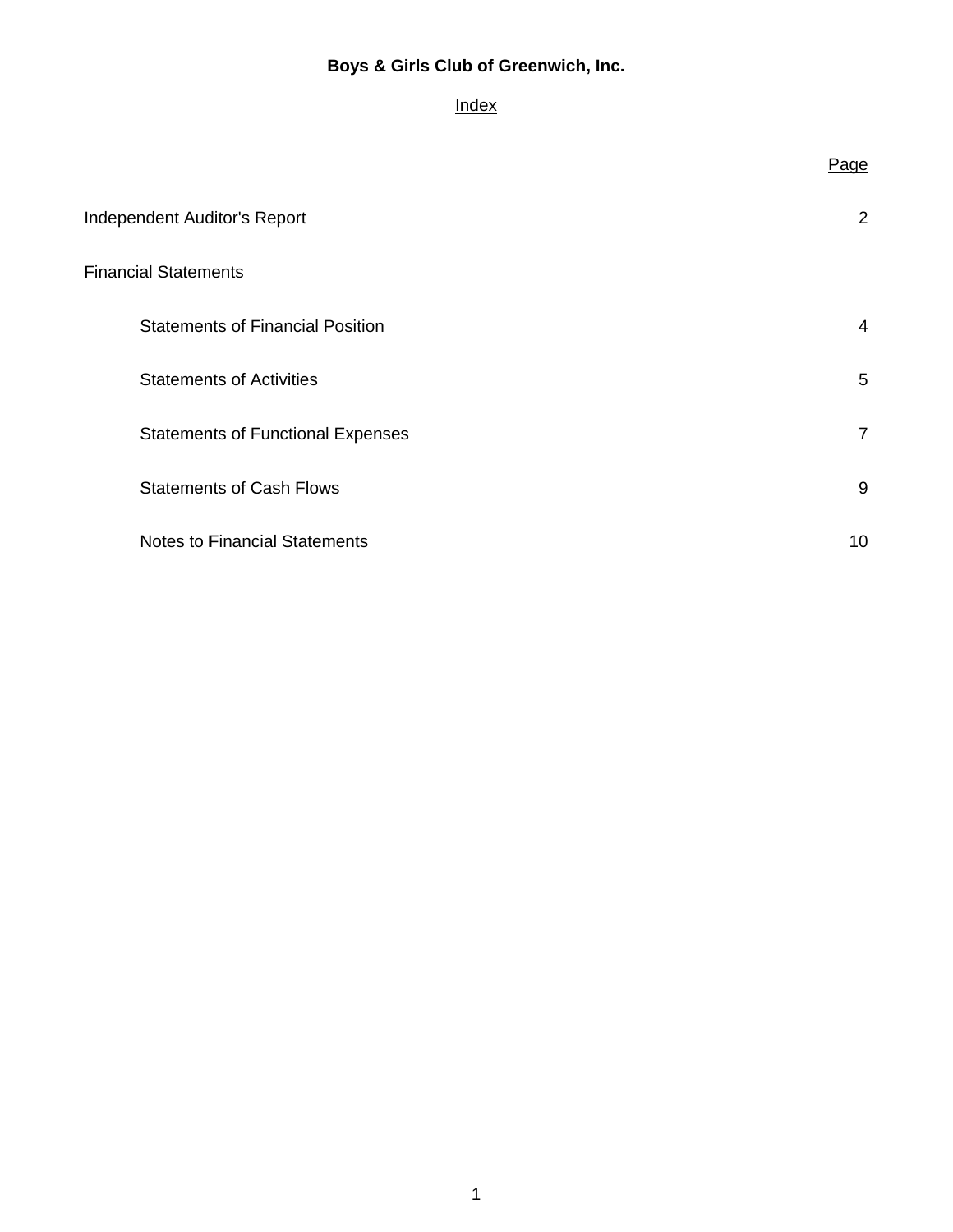

### Independent Auditor's Report

To the Board of Directors Boys & Girls Club of Greenwich, Inc.

We have audited the accompanying financial statements of Boys & Girls Club of Greenwich, Inc., which comprise the statement of financial position as of June 30, 2019, and the related statements of activities, functional expenses and cash flows for the year then ended, and the related notes to the financial statements.

#### *Management's Responsibility for the Financial Statements*

Management is responsible for the preparation and fair presentation of these financial statements in accordance with accounting principles generally accepted in the United States of America; this includes the design, implementation, and maintenance of internal control relevant to the preparation and fair presentation of financial statements that are free from material misstatement, whether due to fraud or error.

#### *Auditor's Responsibility*

Our responsibility is to express an opinion on these financial statements based on our audit. We conducted our audit in accordance with auditing standards generally accepted in the United States of America. Those standards require that we plan and perform the audit to obtain reasonable assurance about whether the financial statements are free from material misstatement.

An audit involves performing procedures to obtain audit evidence about the amounts and disclosures in the financial statements. The procedures selected depend on the auditor's judgment, including the assessment of the risks of material misstatement of the financial statements, whether due to fraud or error. In making those risk assessments, the auditor considers internal control relevant to the entity's preparation and fair presentation of the financial statements in order to design audit procedures that are appropriate in the circumstances, but not for the purpose of expressing an opinion on the effectiveness of the entity's internal control. Accordingly, we express no such opinion. An audit also includes evaluating the appropriateness of accounting policies used and the reasonableness of significant accounting estimates made by management, as well as evaluating the overall presentation of the financial statements.

We believe that the audit evidence we have obtained is sufficient and appropriate to provide a basis for our audit opinion.

### *Opinion*

In our opinion, the financial statements referred to above present fairly, in all material respects, the financial position of Boys & Girls Club of Greenwich, Inc. as of June 30, 2019, and the change in net assets and its cash flows for the year then ended, in accordance with accounting principles generally accepted in the United States of America.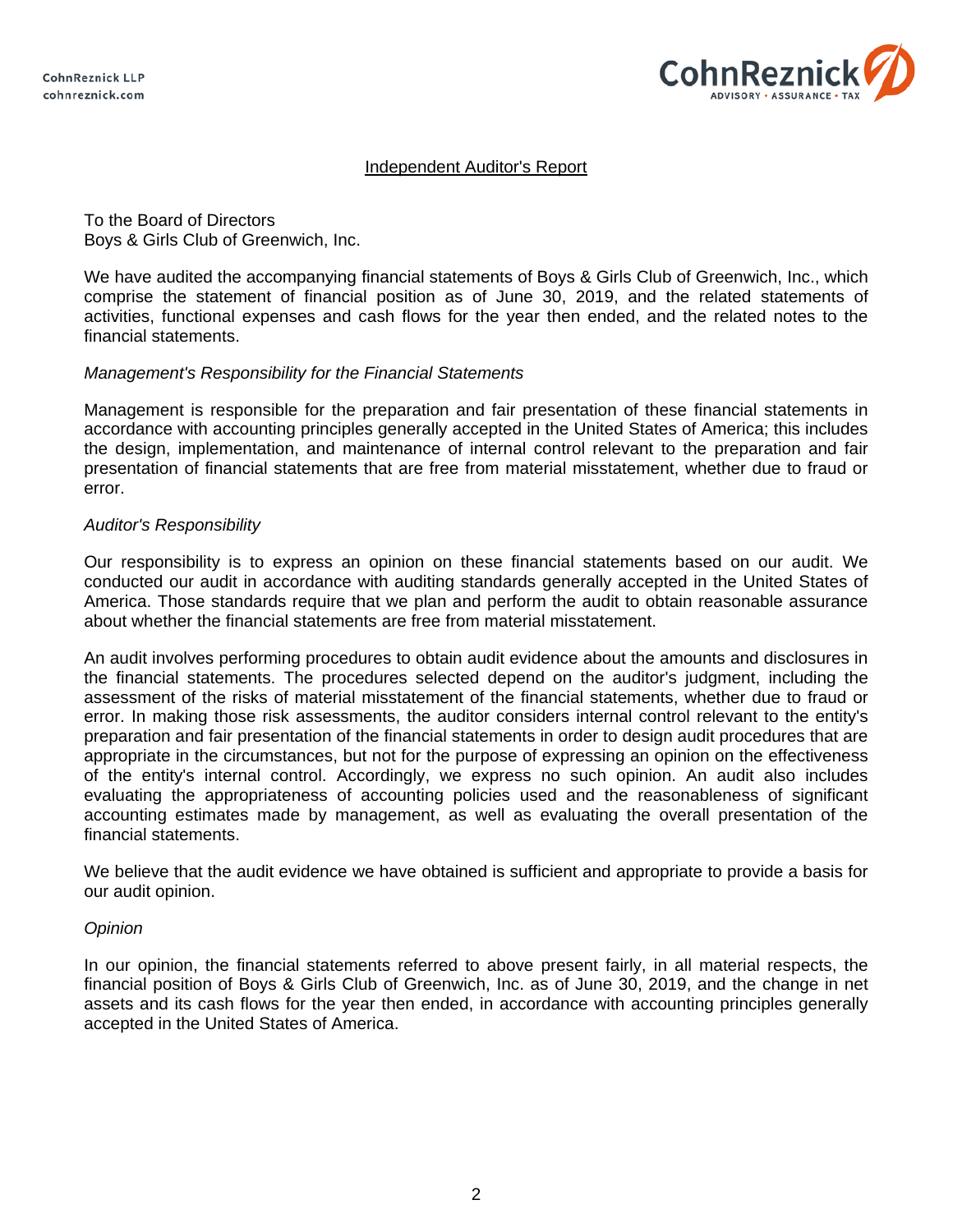

#### *Prior Period Financial Statements*

The financial statements of Boys & Girls Club of Greenwich, Inc. as of and for the year ended June 30, 2018, were audited by other auditors whose report dated January 14, 2019 expressed an unmodified opinion on those statements.

CohnReznick ZLP

Hartford, Connecticut September 28, 2019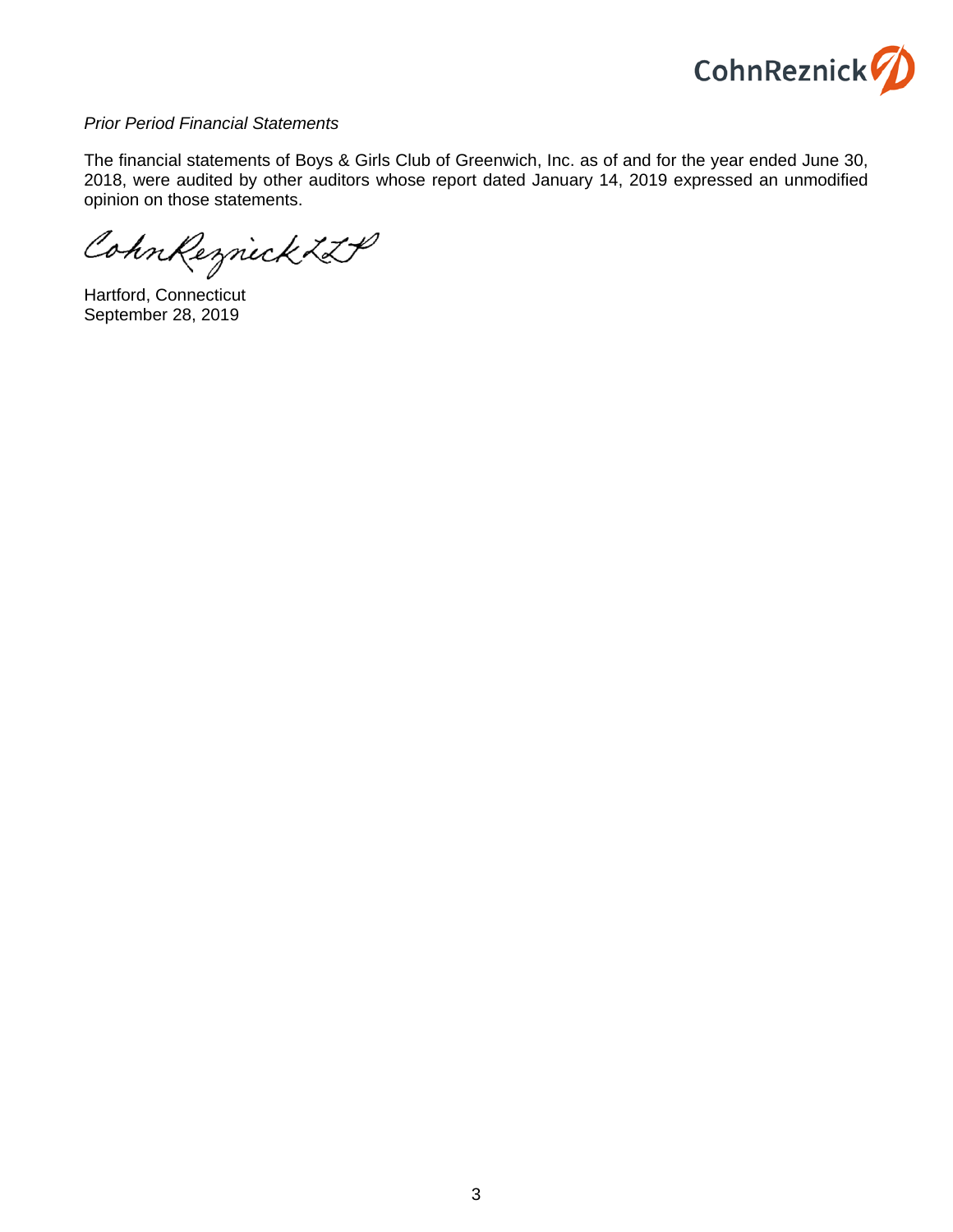### **Statements of Financial Position June 30, 2019 and 2018**

# **Assets**

|                                                                                                                                  |    | 2019                                | 2018 |                                     |  |  |
|----------------------------------------------------------------------------------------------------------------------------------|----|-------------------------------------|------|-------------------------------------|--|--|
| <b>Current assets</b><br>Cash and cash equivalents<br>Pledges and other receivables<br>Prepaid expenses and other current assets | \$ | 510,017<br>93,329<br>49,080         | \$   | 608,417<br>74,104<br>41,211         |  |  |
| <b>Total current assets</b>                                                                                                      |    | 652,426                             |      | 723,732                             |  |  |
| <b>Noncurrent assets</b><br>Investments<br>Beneficial interest in perpetual trust<br>Property and equipment, net                 |    | 12,491,788<br>338,205<br>13,552,066 |      | 12,291,469<br>349,016<br>14,099,023 |  |  |
| <b>Total noncurrent assets</b>                                                                                                   |    | 26,382,059                          |      | 26,739,508                          |  |  |
| <b>Total assets</b>                                                                                                              | -S | 27,034,485                          | \$   | 27,463,240                          |  |  |
| <b>Liabilities and Net Assets</b>                                                                                                |    |                                     |      |                                     |  |  |
| <b>Current liabilities</b><br>Accounts payable and accrued expenses<br>Deferred revenue                                          | \$ | 304,925<br>231,052                  | \$   | 327,970<br>227,443                  |  |  |
| <b>Total current liabilities</b>                                                                                                 |    | 535,977                             |      | 555,413                             |  |  |
| <b>Total liabilities</b>                                                                                                         |    | 535,977                             |      | 555,413                             |  |  |
| Net assets                                                                                                                       |    |                                     |      |                                     |  |  |
| Without donor restrictions                                                                                                       |    | 22,506,757                          |      | 22,995,561                          |  |  |
| With donor restrictions<br>Time or purpose<br>Perpetuity                                                                         |    | 3,653,546<br>338,205                |      | 3,563,250<br>349,016                |  |  |
| Total with donor restrictions                                                                                                    |    | 3,991,751                           |      | 3,912,266                           |  |  |
| Total net assets                                                                                                                 |    | 26,498,508                          |      | 26,907,827                          |  |  |
| Total liabilities and net assets                                                                                                 | \$ | 27,034,485                          | \$   | 27,463,240                          |  |  |

See Notes to Financial Statements.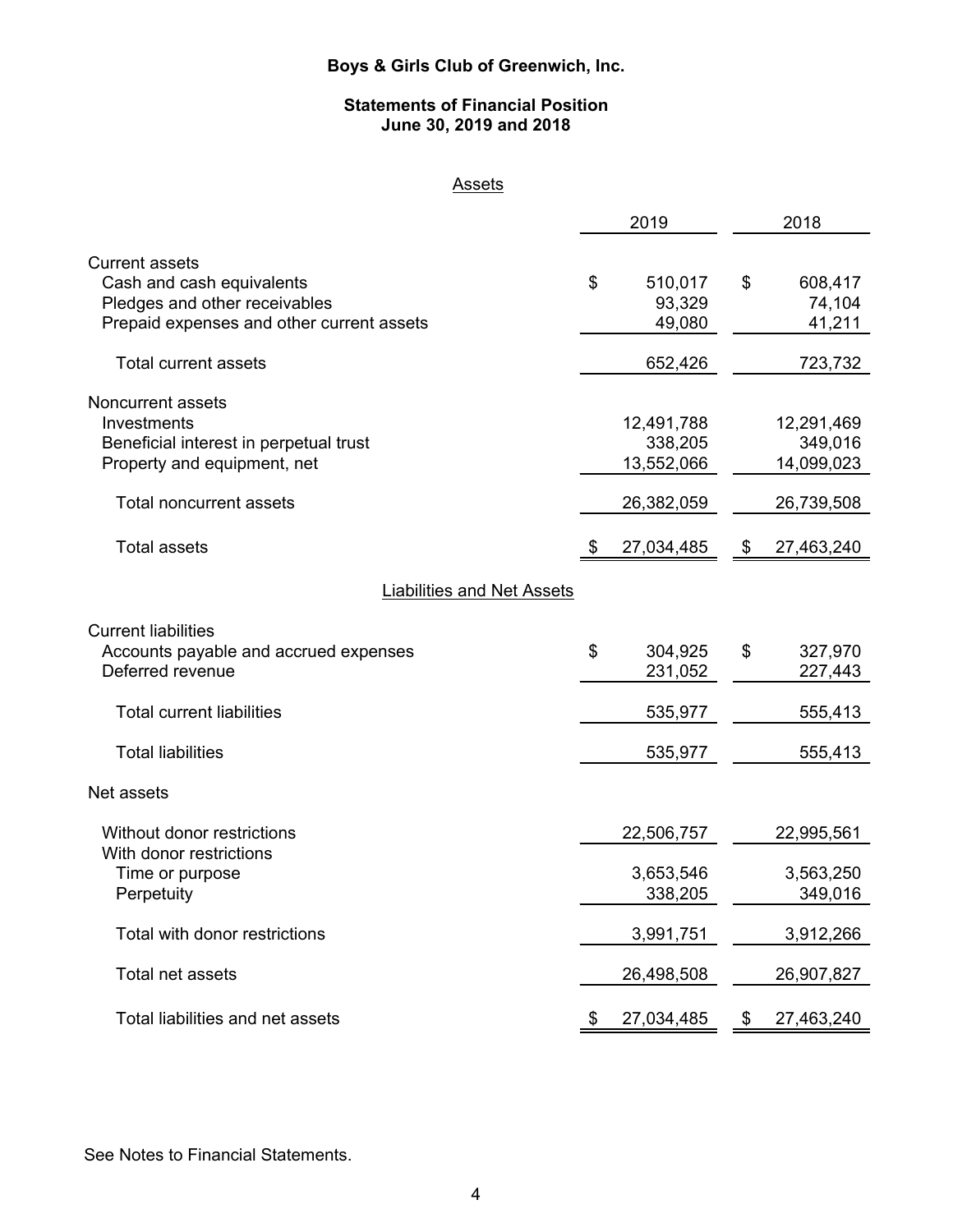# **Statements of Activities Years Ended June 30, 2019 and 2018**

|                                                           |                               | Year Ended June 30, 2019   |                 | Year Ended June 30, 2018 |                               |     |                            |     |           |
|-----------------------------------------------------------|-------------------------------|----------------------------|-----------------|--------------------------|-------------------------------|-----|----------------------------|-----|-----------|
|                                                           | Without donor<br>restrictions | With donor<br>restrictions | Total           |                          | Without donor<br>restrictions |     | With donor<br>restrictions |     | Total     |
| Revenues, gains and other support                         |                               |                            |                 |                          |                               |     |                            |     |           |
| Public support                                            |                               |                            |                 |                          |                               |     |                            |     |           |
| Contributions                                             | \$<br>1,561,315               | \$<br>102,000              | \$<br>1,663,315 | \$                       | 1,596,099                     | \$. | 61,774                     | \$. | 1,657,873 |
| Special events, net of cost of direct benefit to donors   |                               |                            |                 |                          |                               |     |                            |     |           |
| (\$138,538 and \$137,486 for 2019 and 2018, respectively) | 535,104                       |                            | 535,104         |                          | 639,407                       |     |                            |     | 639,407   |
| Grants                                                    | 217,084                       |                            | 217,084         |                          | 187,380                       |     |                            |     | 187,380   |
| United Way of Greenwich                                   | 70.000                        |                            | 70,000          |                          | 35,000                        |     |                            |     | 35,000    |
| Club house fees and membership dues                       | 430.798                       |                            | 430,798         |                          | 429,466                       |     |                            |     | 429,466   |
| Program service fees                                      | 405,596                       |                            | 405,596         |                          | 380,323                       |     |                            |     | 380,323   |
| Perpetual trust                                           | 16,649                        |                            | 16,649          |                          | 17,149                        |     |                            |     | 17,149    |
| Total public support                                      | 3,236,546                     | 102,000                    | 3,338,546       |                          | 3,284,824                     |     | 61,774                     |     | 3,346,598 |
| Investment income                                         |                               |                            |                 |                          |                               |     |                            |     |           |
| Net realized and unrealized investment gains              | 278.288                       | 129.896                    | 408.184         |                          | 459,366                       |     | 183,695                    |     | 643,061   |
| Interest and dividends                                    | 198,110                       | 78,150                     | 276,260         |                          | 179,229                       |     | 71,280                     |     | 250,509   |
| Change in value of beneficial interest in perpetual trust |                               | (10, 811)                  | (10, 811)       |                          |                               |     | 7,425                      |     | 7,425     |
| Total investment income                                   | 476,398                       | 197,235                    | 673,633         |                          | 638,595                       |     | 262,400                    |     | 900,995   |
| Other revenue                                             |                               |                            |                 |                          |                               |     |                            |     |           |
| In-kind contributions                                     |                               |                            |                 |                          | 31,226                        |     |                            |     | 31,226    |
| Miscellaneous revenue                                     | 55,760                        |                            | 55,760          |                          | 64,040                        |     |                            |     | 64,040    |
| Total other revenue                                       | 55,760                        |                            | 55,760          |                          | 95.266                        |     |                            |     | 95.266    |
|                                                           |                               |                            |                 |                          |                               |     |                            |     |           |
| Total revenue, gains and other support                    | 3,768,704                     | 299,235                    | 4,067,939       |                          | 4,018,685                     |     | 324,174                    |     | 4,342,859 |
|                                                           |                               |                            |                 |                          |                               |     |                            |     |           |
| Net assets released from restriction                      | 219,750                       | (219, 750)                 |                 |                          | 209,000                       |     | (209,000)                  |     |           |
| Total revenue                                             | 3,988,454                     | 79,485                     | 4,067,939       |                          | 4,227,685                     |     | 115,174                    |     | 4,342,859 |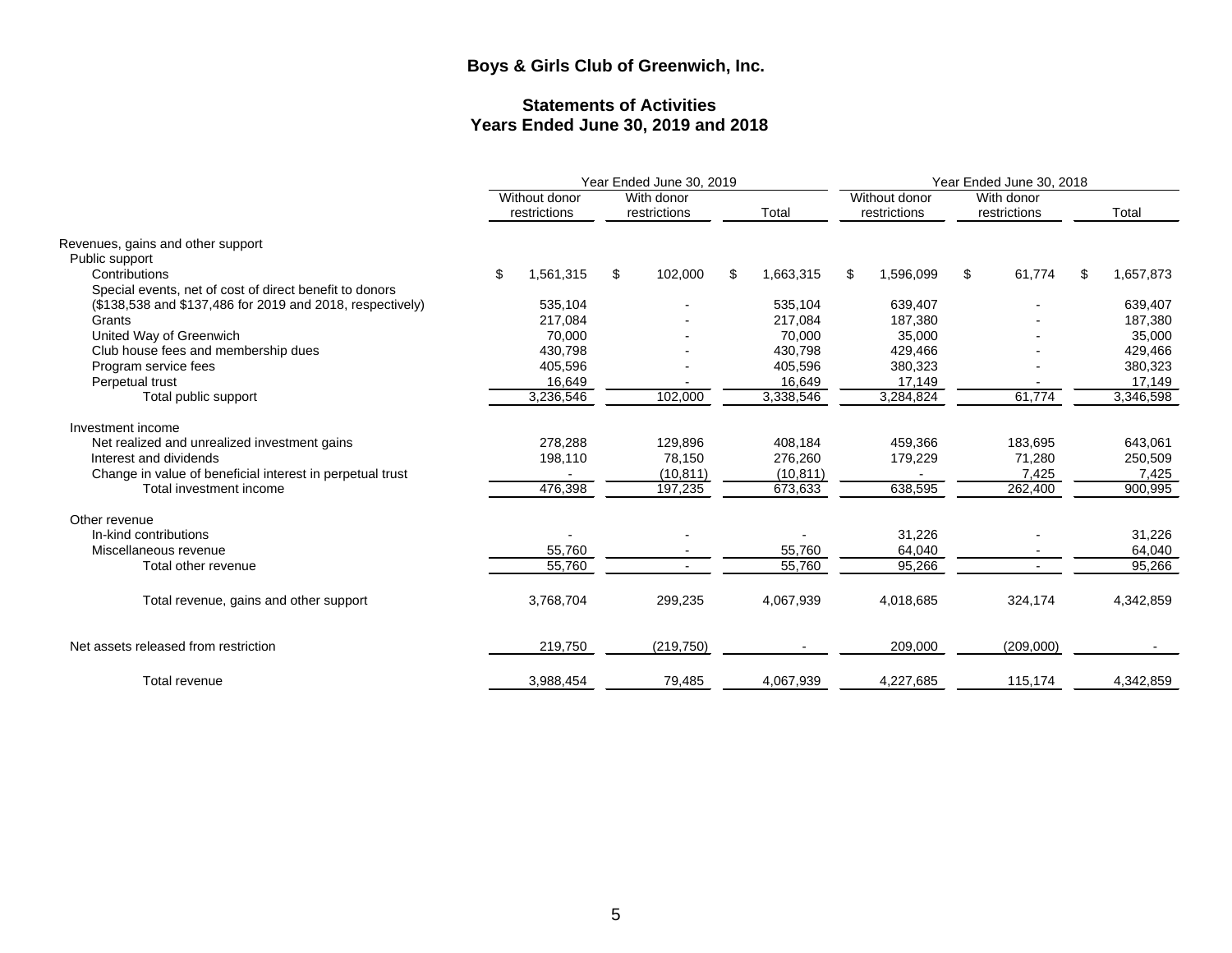# **Statements of Activities Years Ended June 30, 2019 and 2018**

|                                       |                               |    | Year Ended June 30, 2019   |    |            | Year Ended June 30, 2018 |                               |                            |           |    |            |
|---------------------------------------|-------------------------------|----|----------------------------|----|------------|--------------------------|-------------------------------|----------------------------|-----------|----|------------|
|                                       | Without donor<br>restrictions |    | With donor<br>restrictions |    | Total      |                          | Without donor<br>restrictions | With donor<br>restrictions |           |    | Total      |
| Expenses<br>Program services          |                               |    |                            |    |            |                          |                               |                            |           |    |            |
| Individual and family outreach        | \$<br>924,127                 | \$ |                            | \$ | 924,127    | \$                       | 981,805                       | \$                         |           | \$ | 981,805    |
| Camp Simmons                          | 244,013                       |    |                            |    | 244,013    |                          | 247,105                       |                            |           |    | 247,105    |
| Education                             | 568,594                       |    |                            |    | 568,594    |                          | 546,050                       |                            |           |    | 546,050    |
| Field house/ice rink activities       | 665,172                       |    |                            |    | 665,172    |                          | 673,615                       |                            |           |    | 673,615    |
| Physical                              | 567,322                       |    |                            |    | 567,322    |                          | 575,257                       |                            |           |    | 575,257    |
| Aquatics                              | 642,550                       |    |                            |    | 642,550    |                          | 651,160                       |                            |           |    | 651,160    |
| Total program services                | 3,611,778                     |    |                            |    | 3,611,778  |                          | 3,674,992                     |                            |           |    | 3,674,992  |
| Supporting services                   |                               |    |                            |    |            |                          |                               |                            |           |    |            |
| Management and general                | 498,612                       |    |                            |    | 498,612    |                          | 488,921                       |                            |           |    | 488,921    |
| Fundraising                           | 366,868                       |    |                            |    | 366,868    |                          | 364,977                       |                            |           |    | 364,977    |
| Total supporting services             | 865,480                       |    |                            |    | 865,480    |                          | 853,898                       |                            |           |    | 853,898    |
| Total program and supporting services | 4,477,258                     |    |                            |    | 4,477,258  |                          | 4,528,890                     |                            |           |    | 4,528,890  |
| Change in net assets                  | (488, 804)                    |    | 79,485                     |    | (409, 319) |                          | (301, 205)                    |                            | 115,174   |    | (186, 031) |
| Net assets, beginning                 | 22,995,561                    |    | 3,912,266                  |    | 26,907,827 |                          | 23,296,766                    |                            | 3,797,092 |    | 27,093,858 |
| Net assets, end                       | \$<br>22,506,757              |    | 3,991,751                  |    | 26,498,508 | S                        | 22,995,561                    | S.                         | 3,912,266 | S  | 26,907,827 |

See Notes to Financial Statements.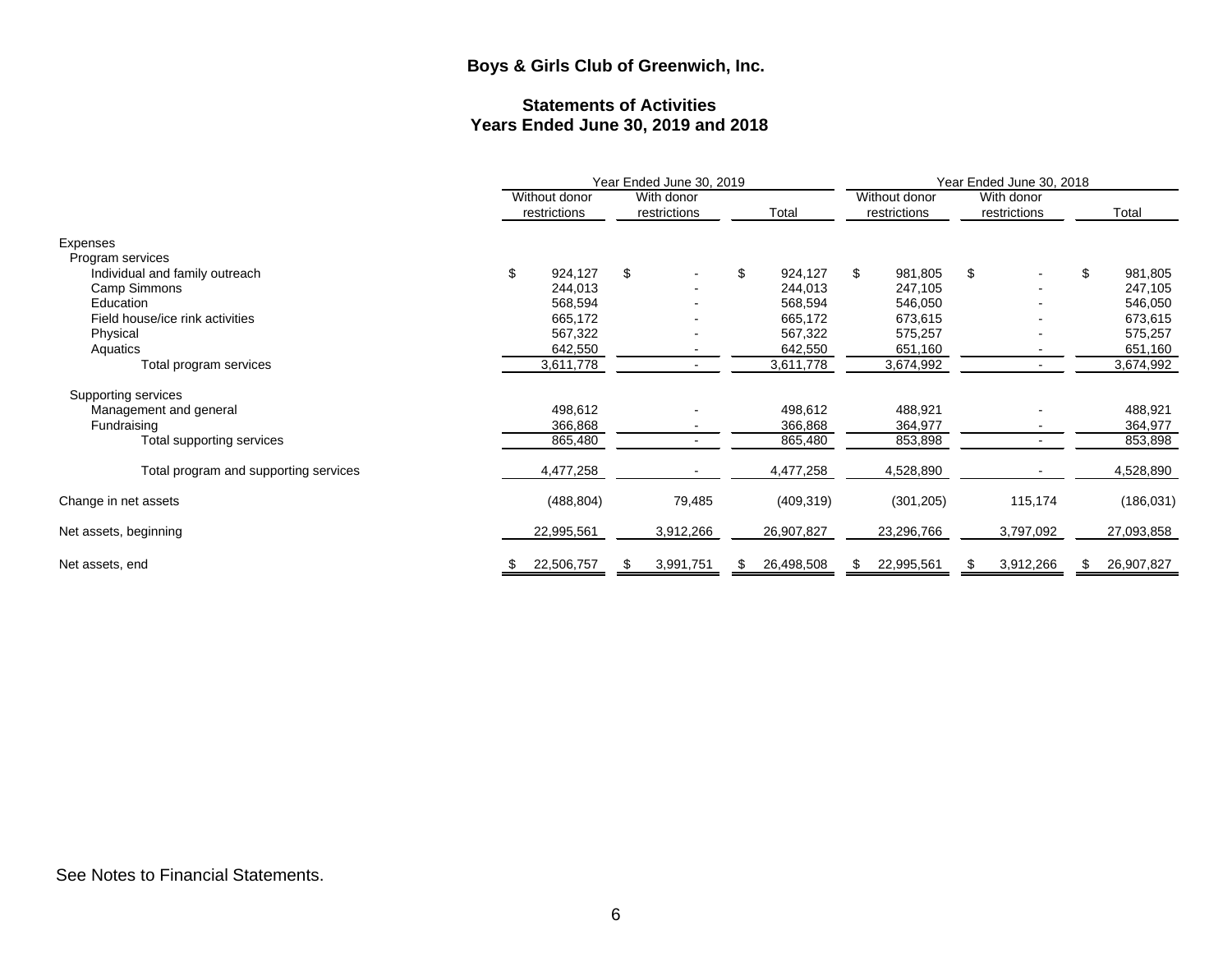#### **Statement of Functional Expenses Year Ended June 30, 2019**

|                                   |                                   |                          |            | Program services                   |            | Supporting services |                              |                           |             |                                 |           |
|-----------------------------------|-----------------------------------|--------------------------|------------|------------------------------------|------------|---------------------|------------------------------|---------------------------|-------------|---------------------------------|-----------|
|                                   | Individual and<br>family outreach | Camp<br>Simmons          | Education  | Field house/ice rink<br>activities | Physical   | Aquatics            | Total<br>program<br>services | Management<br>and general | Fundraising | Total<br>supporting<br>services | Total     |
| Salaries                          | 466,976 \$                        | 161,082 \$               | 150,588 \$ | 105,627 \$                         | 164,439 \$ | 172,800             | .221,512<br>- \$             | 331,593 \$                | 258,203 \$  | 589,796                         | 1,811,308 |
| Payroll taxes and fringe benefits | 110,508                           | 38,119                   | 35,636     | 24,996                             | 38,914     | 40,892              | 289,065                      | 78,323                    | 61,102      | 139,425                         | 428,490   |
| Total salaries and benefits       | 577,484                           | 199,201                  | 186,224    | 130,623                            | 203,353    | 213,692             | 1,510,577                    | 409,916                   | 319,305     | 729,221                         | 2,239,798 |
| Scholarships and awards           |                                   |                          | 140,500    |                                    |            |                     | 140,500                      |                           |             |                                 | 140,500   |
| Conferences and staff development | 938                               | ٠                        | 631        | 1,404                              | 964        | 1,107               | 5,044                        | 180                       | 128         | 308                             | 5,352     |
| Insurance                         | 13,621                            | $\overline{\phantom{a}}$ | 9,166      | 20,375                             | 14,002     | 16,065              | 73,229                       | 2,619                     | 1,865       | 4,484                           | 77,713    |
| Equipment rental and maintenance  | 6,057                             | 449                      | 4,378      | 9,732                              | 6,688      | 7,673               | 34,977                       | 1,252                     | 890         | 2,142                           | 37,119    |
| National, state and local dues    | 3,867                             | $\overline{\phantom{a}}$ | 2,603      | 5,785                              | 3,976      | 4,561               | 20,792                       | 744                       | 529         | 1,273                           | 22,065    |
| Occupancy                         | 120,849                           | 3,531                    | 83,700     | 186,054                            | 127,861    | 146,697             | 668,692                      | 23,910                    | 17,023      | 40,933                          | 709,625   |
| Postage and shipping              | 271                               | 211                      | 324        | 721                                | 495        | 568                 | 2,590                        | 93                        | 66          | 159                             | 2,749     |
| Printing and publications         | 7,805                             | 1,214                    | 6,069      | 13.491                             | 9,271      | 10,637              | 48.487                       | 1,733                     | 1.234       | 2,967                           | 51,454    |
| Professional fees                 | 48,026                            | 891                      | 32,918     | 73,173                             | 50,286     | 57,694              | 262,988                      | 9,404                     | 6,695       | 16,099                          | 279,087   |
| Supplies and services             | 11,531                            | 15,468                   | 18,169     | 40,387                             | 27,755     | 31,843              | 145,153                      | 5,190                     | 3,694       | 8,884                           | 154,037   |
| Telephone                         | 2,656                             | ٠.                       | 1,787      | 3,973                              | 2,730      | 3,133               | 14,279                       | 511                       | 364         | 875                             | 15,154    |
| Travel and transportation         | 3,917                             | 300                      | 2,838      | 6,309                              | 4,335      | 4,974               | 22,673                       | 812                       | 577         | 1,389                           | 24,062    |
| Financial assist to individuals   | 110                               |                          |            |                                    |            |                     | 110                          |                           |             |                                 | 110       |
| Miscellaneous                     | 3,525                             | 2,170                    | 3,833      | 8,519                              | 5,855      | 6,717               | 30,619                       | 1,092                     | 779         | 1,871                           | 32,490    |
| Total expense before depreciation |                                   |                          |            |                                    |            |                     |                              |                           |             |                                 |           |
| and in-kind expenses              | 800,657                           | 223,435                  | 493,140    | 500,546                            | 457,571    | 505,361             | 2,980,710                    | 457,456                   | 353,149     | 810,605                         | 3,791,315 |
| Depreciation                      | 123.470                           | 20,578                   | 75.454     | 164,626                            | 109,751    | 137,189             | 631,068                      | 41.156                    | 13.719      | 54,875                          | 685,943   |
| Total expense before in-kind      |                                   |                          |            |                                    |            |                     |                              |                           |             |                                 |           |
| expenses                          | 924,127                           | 244,013                  | 568,594    | 665,172                            | 567,322    | 642,550             | 3,611,778                    | 498,612                   | 366,868     | 865,480                         | 4,477,258 |
| In-kind expenses                  |                                   |                          |            |                                    |            |                     |                              |                           |             |                                 |           |
| Total expenses                    | 924,127                           | - \$<br>244,013 \$       | 568,594 \$ | 665,172 \$                         | 567,322 \$ | 642,550             | 3,611,778                    | 498,612 \$                | 366,868 \$  | 865,480                         | 4,477,258 |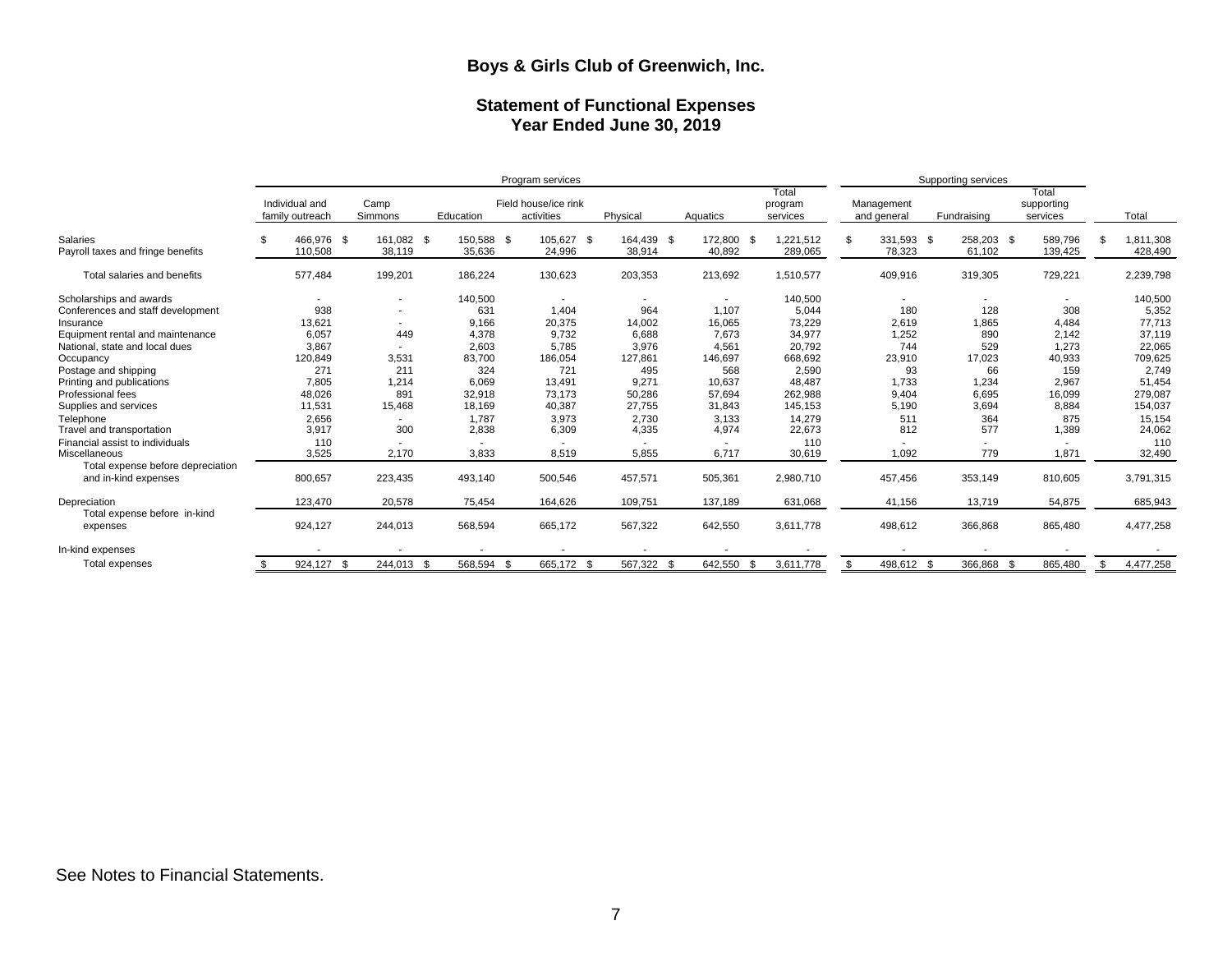#### **Statement of Functional Expenses Year Ended June 30, 2018**

|                                               | Program services                  |      |                          |           |                      |  |                                       |          |            | Supporting services  |      |                              |     |                           |     |                      |                                 |    |                      |
|-----------------------------------------------|-----------------------------------|------|--------------------------|-----------|----------------------|--|---------------------------------------|----------|------------|----------------------|------|------------------------------|-----|---------------------------|-----|----------------------|---------------------------------|----|----------------------|
|                                               | Individual and<br>family outreach |      | Camp<br>Simmons          | Education |                      |  | Field<br>house/ice rink<br>activities | Physical |            | Aquatics             |      | Total<br>program<br>services |     | Management<br>and general |     | Fundraising          | Total<br>supporting<br>services |    | Total                |
| Salaries<br>Payroll taxes and fringe benefits | 499,221<br>115,129                | - \$ | 159,026 \$<br>36,674     |           | 132,699 \$<br>30,603 |  | 104,707 \$<br>24,147                  | 38,285   | 166,013 \$ | 174,048 \$<br>40,138 |      | 1,235,714<br>284,976         | \$  | 322,022 \$<br>74,264      |     | 252,049 \$<br>58,127 | 574,071<br>132,391              | £. | 1,809,785<br>417,367 |
|                                               |                                   |      |                          |           |                      |  |                                       |          |            |                      |      |                              |     |                           |     |                      |                                 |    |                      |
| Total salaries and benefits                   | 614,350                           |      | 195,700                  |           | 163,302              |  | 128,854                               | 204,298  |            | 214,186              |      | 1,520,690                    |     | 396,286                   |     | 310,176              | 706,462                         |    | 2,227,152            |
| Scholarships and awards                       |                                   |      |                          |           | 134,000              |  |                                       |          |            |                      |      | 134,000                      |     |                           |     |                      |                                 |    | 134,000              |
| Conferences and staff development             | 1,622                             |      | $\overline{\phantom{a}}$ |           | 1,092                |  | 2,427                                 | 1,668    |            | 1,913                |      | 8,722                        |     | 312                       |     | 222                  | 534                             |    | 9,256                |
| Insurance                                     | 13,313                            |      | $\overline{\phantom{a}}$ |           | 8,959                |  | 19,914                                | 13,685   |            | 15,701               |      | 71,572                       |     | 2,559                     |     | 1,822                | 4,381                           |    | 75,953               |
| Equipment rental and maintenance              | 2,368                             |      | 2,811                    |           | 3,485                |  | 7.748                                 | 5,324    |            | 6,109                |      | 27,845                       |     | 996                       |     | 709                  | 1,705                           |    | 29,550               |
| National, state and local dues                | 3,788                             |      | $\overline{\phantom{a}}$ |           | 2,549                |  | 5,666                                 | 3,894    |            | 4,468                |      | 20,365                       |     | 728                       |     | 518                  | 1,246                           |    | 21,611               |
| Occupancy                                     | 117,275                           |      | 5,527                    |           | 82,638               |  | 183,693                               | 126,238  |            | 144,835              |      | 660,206                      |     | 23,608                    |     | 16,807               | 40,415                          |    | 700,621              |
| Postage and shipping                          | 914                               |      | 309                      |           | 823                  |  | 1,829                                 | 1,257    |            | 1,442                |      | 6,574                        |     | 235                       |     | 167                  | 402                             |    | 6,976                |
| Printing and publications                     | 4,155                             |      | 1,572                    |           | 3,854                |  | 8,566                                 | 5,887    |            | 6,754                |      | 30,788                       |     | 1,101                     |     | 784                  | 1,885                           |    | 32,673               |
| Professional fees                             | 54,872                            |      | 1,148                    |           | 37,698               |  | 83,797                                | 57,588   |            | 66,071               |      | 301,174                      |     | 10,769                    |     | 7,667                | 18,436                          |    | 319,610              |
| Supplies and services                         | 13,767                            |      | 16,072                   |           | 19,949               |  | 44,344                                | 30,474   |            | 34,963               |      | 159,569                      |     | 5,699                     |     | 4,057                | 9,756                           |    | 169,325              |
| Telephone                                     | 1,919                             |      | 734                      |           | 1,786                |  | 3,969                                 | 2,728    |            | 3,130                |      | 14,266                       |     | 510                       |     | 363                  | 873                             |    | 15,139               |
| Travel and transportation                     | 5,216                             |      | 314                      |           | 3,721                |  | 8,272                                 | 5,685    |            | 6,522                |      | 29,730                       |     | 1,063                     |     | 757                  | 1,820                           |    | 31,550               |
| <b>Miscellaneous</b>                          | 3,502                             |      | 2,159                    |           | 3,809                |  | 8,468                                 | 5,819    |            | 6,676                |      | 30,433                       |     | 1,088                     |     | 775                  | 1,863                           |    | 32,296               |
| Total expense before depreciation             |                                   |      |                          |           |                      |  |                                       |          |            |                      |      |                              |     |                           |     |                      |                                 |    |                      |
| and in-kind expenses                          | 837,061                           |      | 226,346                  |           | 467,665              |  | 507,547                               | 464,545  |            | 512,770              |      | 3,015,934                    |     | 444,954                   |     | 344,824              | 789,778                         |    | 3,805,712            |
| Depreciation                                  | 124,551                           |      | 20,759                   |           | 76,115               |  | 166,068                               | 110,712  |            | 138,390              |      | 636,595                      |     | 41,518                    |     | 13,839               | 55,357                          |    | 691,952              |
| Total expense before in-kind<br>expenses      | 961,612                           |      | 247,105                  |           | 543,780              |  | 673,615                               | 575,257  |            | 651,160              |      | 3,652,529                    |     | 486,472                   |     | 358,663              | 845,135                         |    | 4,497,664            |
| In-kind expenses                              | 20,193                            |      |                          |           | 2,270                |  |                                       |          |            |                      |      | 22,463                       |     | 2,449                     |     | 6,314                | 8,763                           |    | 31,226               |
| Total expenses                                | 981,805 \$                        |      | 247,105 \$               |           | 546,050 \$           |  | 673,615 \$                            | 575,257  | - \$       | 651,160              | - \$ | 3,674,992                    | \$. | 488,921                   | -\$ | 364,977 \$           | 853,898                         |    | 4,528,890            |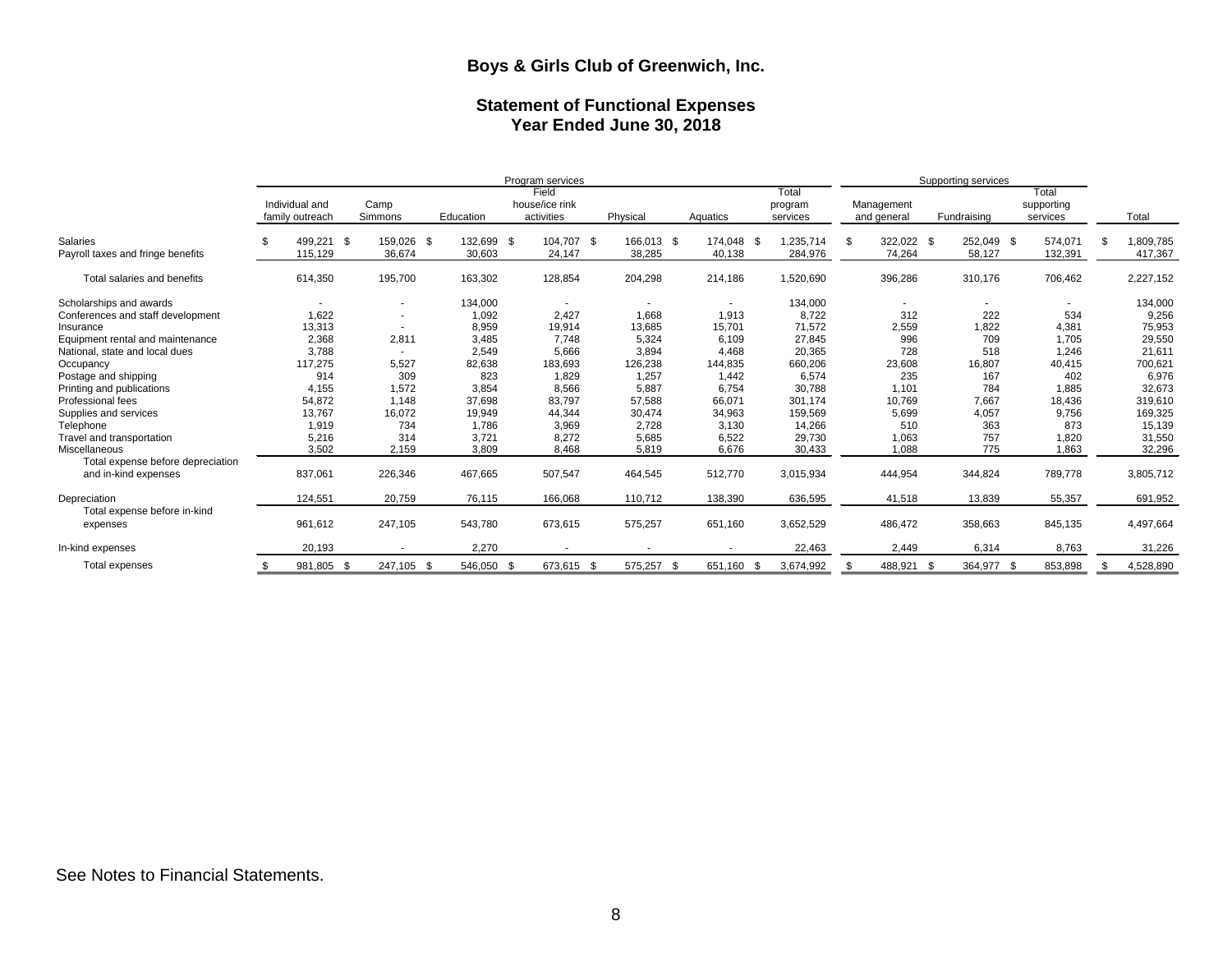### **Statements of Cash Flows Years Ended June 30, 2019 and 2018**

|                                                           | 2019             | 2018             |
|-----------------------------------------------------------|------------------|------------------|
| Cash flows from operating activities                      |                  |                  |
| Change in net assets                                      | \$<br>(409, 319) | \$<br>(186, 031) |
| Adjustments to reconcile change in net assets to net      |                  |                  |
| cash (used in) provided by operating activities           |                  |                  |
| Depreciation expense                                      | 685,943          | 691,952          |
| Gain on disposal of property and equipment                |                  | (1,200)          |
| Net realized and unrealized investment gains              | (408, 184)       | (643,061)        |
| Change in value of beneficial interest in perpetual trust | 10,811           | (7, 425)         |
| (Increase) decrease in assets                             |                  |                  |
| Pledges and other receivables                             | (19, 225)        | (11,668)         |
| Prepaid expenses and other current assets                 | (7,869)          | 69,955           |
| Increase (decrease) in liabilities                        |                  |                  |
| Accounts payable and accrued expenses                     | (23, 045)        | 142,363          |
| Deferred revenue                                          | 3,609            | 38,514           |
|                                                           |                  |                  |
| Net cash (used in) provided by operating activities       | (167,279)        | 93,399           |
| Cash flows from investing activities                      |                  |                  |
| Purchase of property and equipment                        | (138, 986)       | (125, 485)       |
| Proceeds from sale of property and equipment              |                  | 1,200            |
| Proceeds from sale of investments                         | 484,124          | 2,473,728        |
| Purchase of investments                                   | (276, 259)       | (2,367,238)      |
|                                                           |                  |                  |
| Net cash provided by (used in) investing activities       | 68,879           | (17, 795)        |
| Net (decrease) increase in cash and cash equivalents      | (98, 400)        | 75,604           |
| Cash and cash equivalents, beginning                      | 608,417          | 532,813          |
| Cash and cash equivalents, end                            | \$<br>510,017    | \$<br>608,417    |

See Notes to Financial Statements.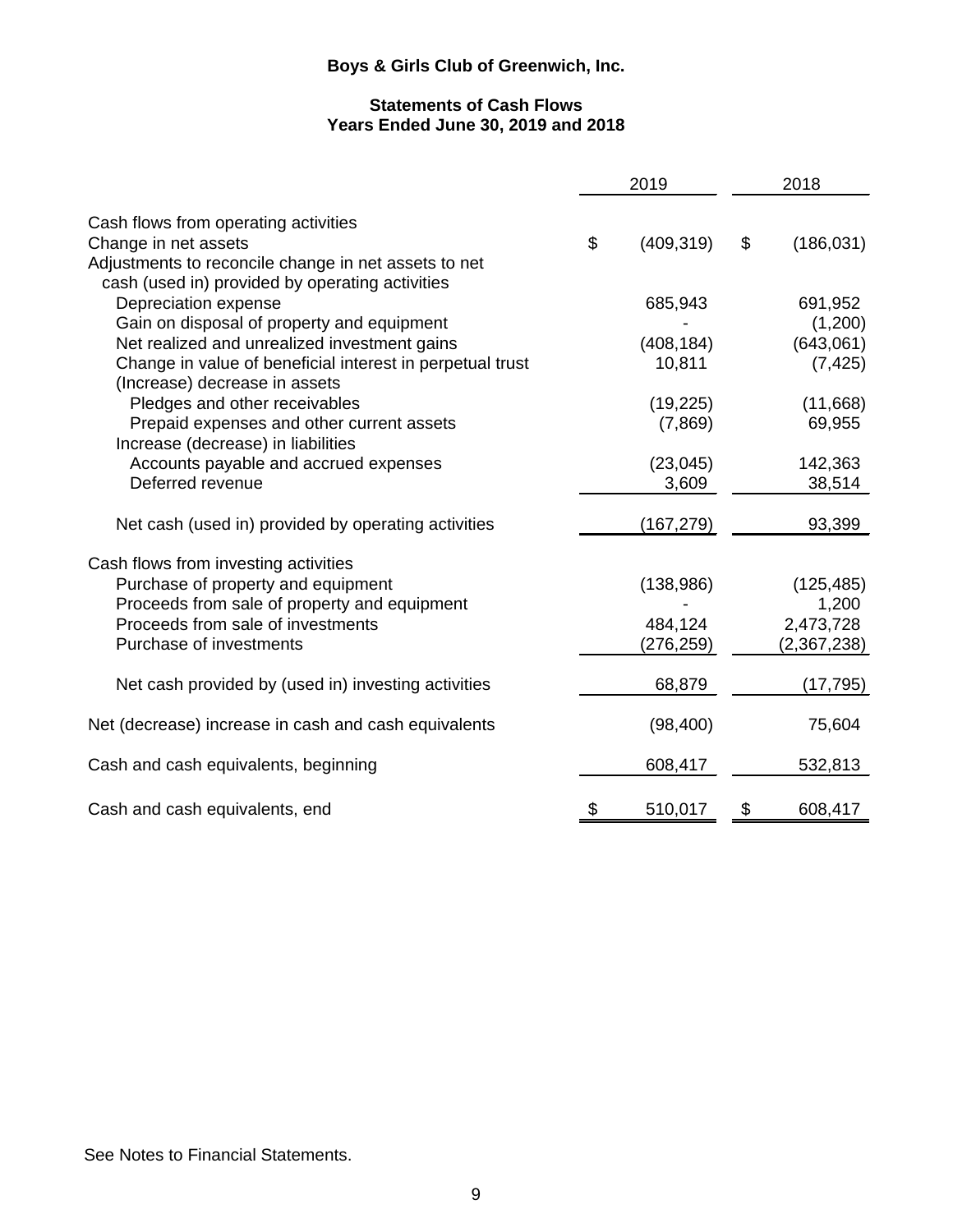#### **Notes to Financial Statements June 30, 2019 and 2018**

#### **Note 1 - Organization and nature of activities**

The Boys & Girls Club of Greenwich, Inc. (the "Club"), affiliated with The Boys & Girls Clubs of America (as a charter member), is a not-for-profit organization incorporated in the State of Connecticut. The Club is exempt from federal income taxes under Internal Revenue Code Section 501(c)(3).

The Club is focused on meeting the needs of the community, state and nation, by serving children. The Club is committed to offering children high-quality education programs, a diverse community, a sense of character and citizenship, and a safe, nurturing, and affordable environment, to better their chances at finding success in life. The Club's staff and board are solely focused on fulfilling its mission to: "prepare young people, through enrichment opportunities and supportive relationships, to be responsible, caring and productive members." Some of the Club's activities include: an athletic program which includes in-house sports leagues, a swimming pool, the Torch Club and Keystone Club: a homework help program, which includes: a learning center classroom, computer center and tutoring center, a summer day camp, swimming lessons and swim teams. The Club's programs are supported primarily by grants and contributions, fundraising activities, membership dues and program fees.

#### **Note 2 - Summary of significant accounting policies**

#### **Newly adopted accounting standards**

During fiscal year 2019, the Club adopted the provisions of Accounting Standards Update ("ASU") No. 2016-14, *Not-for-Profit Entities (Topic 958): Presentation of Financial Statements of Not-for-Profit Entities.* The guidance improves the net asset classification requirements and the information presented in the financial statements and notes about a not-for-profit entity's liquidity, financial performance, and cash flows. The main provisions of this guidance include: presentation of two classes of net assets versus the previously required three; recognition of capital gifts for construction as net assets without donor restrictions when the associated long-lived asset is placed in service; and recognition of underwater endowment funds as a reduction in net assets with donor restrictions. The guidance also enhances disclosures for board-designated amounts, composition of net assets without donor restrictions, liquidity, and expenses by both their natural and functional classifications. The implementation of ASU 2016-14 did not have any effect on the Club's net asset balances in total.

#### **Basis of presentation**

The Club's financial statements have been prepared on the accrual basis of accounting in accordance with accounting principles generally accepted in the United States of America. Accordingly, the statements have been prepared to focus on the Club as a whole and to present balances and transactions according to the existence or absence of donor-imposed restrictions.

Net assets, revenue, gains and losses are reported for accounting purposes in separate classes based on the existence or absence of donor-imposed restrictions or on those imposed by operation of law. Accordingly, the net assets of the Club are classified and reported as follows:

Net assets without donor restrictions - Net assets that are not subject to donor-imposed stipulations, or to those imposed by operation of law. Net assets without donor restrictions may be designated for specific purposes by action of the Board of Directors (the "Board") or may otherwise be limited by contractual agreements with outside parties.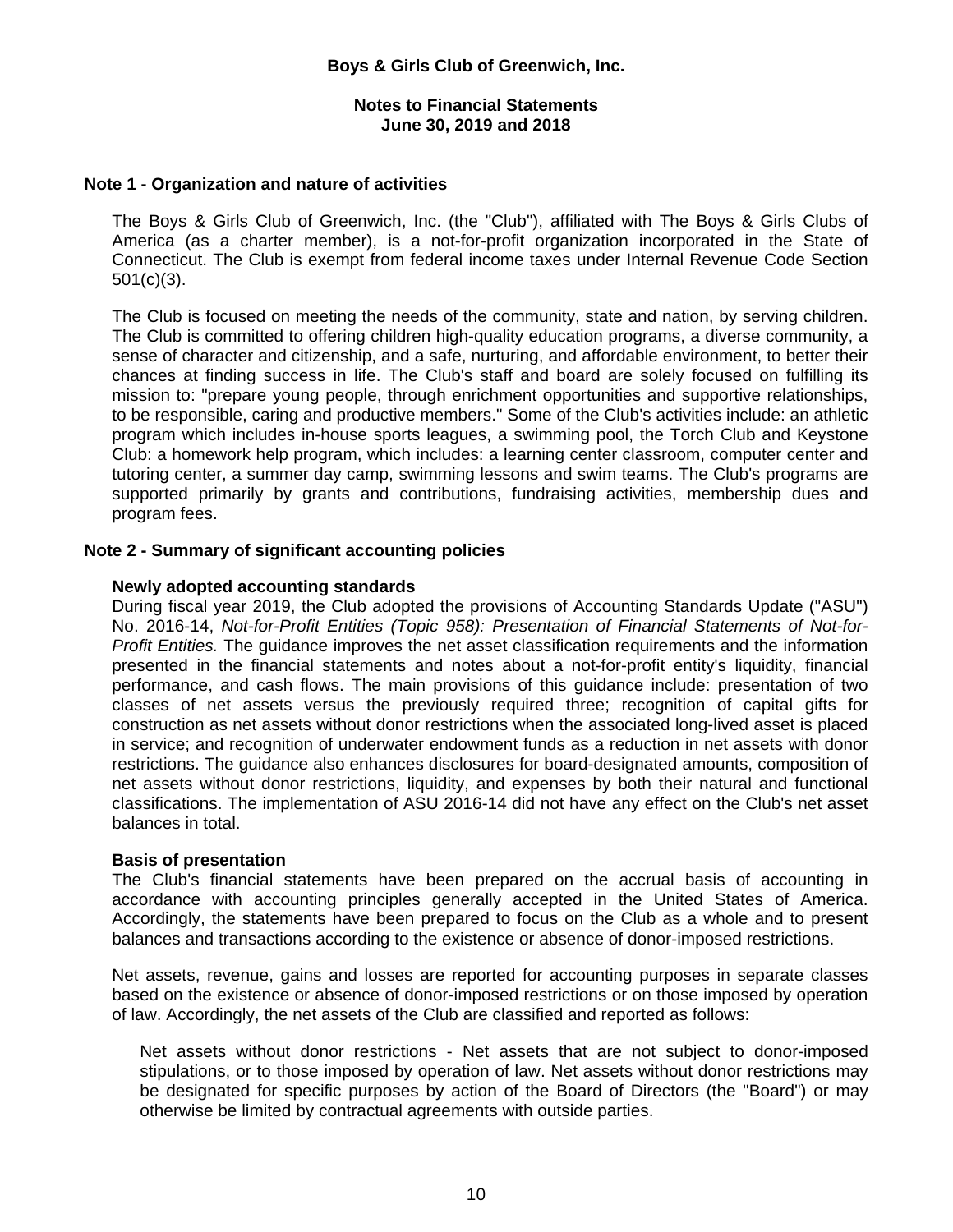### **Notes to Financial Statements June 30, 2019 and 2018**

Net assets with donor restrictions - Net assets subject to stipulations imposed by donors. Some donor restrictions are temporary in nature; those restrictions will be met by actions of the Club or by the passage of time. Other donor restrictions are perpetual in nature, whereby the donor has stipulated the funds be maintained in perpetuity. Generally, the donors of assets with perpetual restrictions permit the Club to use, for general or specific purposes, all or part of the net investment return, if any.

### **Cash and cash equivalents**

The Club considers as cash equivalents all highly liquid investments, which can be converted into cash and have a maturity period of ninety days or less at the time of purchase.

#### **Use of estimates**

The preparation of financial statements in conformity with accounting principles generally accepted in the United States of America requires management to make estimates and assumptions that affect certain reported amounts and disclosures. Accordingly, actual results could differ from those estimates.

#### **Property and equipment**

Property and equipment is stated at cost less accumulated depreciation. These amounts do not purport to represent replacement or realizable values. The Club capitalizes property and equipment with a cost of \$1,000 or higher and useful life of one year or more. Donated property and equipment are carried at the approximate fair value at the date of donation. Depreciation is computed using the straight-line method over the estimated useful lives of the assets. Estimated lives for financial reporting purposes are as follows:

|                              | Estimated<br><b>Useful Lives</b> |
|------------------------------|----------------------------------|
|                              |                                  |
| Building and improvements    | 10-40 years                      |
| Camp buildings and equipment | 5-10 years                       |
| Furniture and equipment      | 5-10 years                       |
| Automobiles and buses        | 5-7 years                        |

Expenditures for repairs and maintenance are charged to expense as incurred. For assets sold or otherwise disposed of, the cost and related accumulated depreciation are removed from the accounts, and any resulting gain or loss is reflected in the statements of activities for the period.

#### **Impairment of long-lived assets**

The Club reviews its long-lived assets for impairment whenever events or circumstances indicate the carrying amount of the assets may not be recoverable. Recoverability of assets to be held and used is measured by a comparison of the carrying amount of an asset to future undiscounted net cash flows expected to be generated by the asset. If such assets are considered to be impaired, the impairment to be recognized is measured by the amount by which the carrying amount of the assets exceeds the fair value of the assets. There were no impairment losses during 2019 and 2018.

#### **Revenue recognition**

Revenue is reported as increases in net assets without donor restrictions unless the use of the related assets is limited by donor-imposed restrictions. Gains and losses on investments and other assets or liabilities are reported as increases or decreases in net assets without donor restrictions unless their use is restricted by explicit donor stipulations that are not met in the same reporting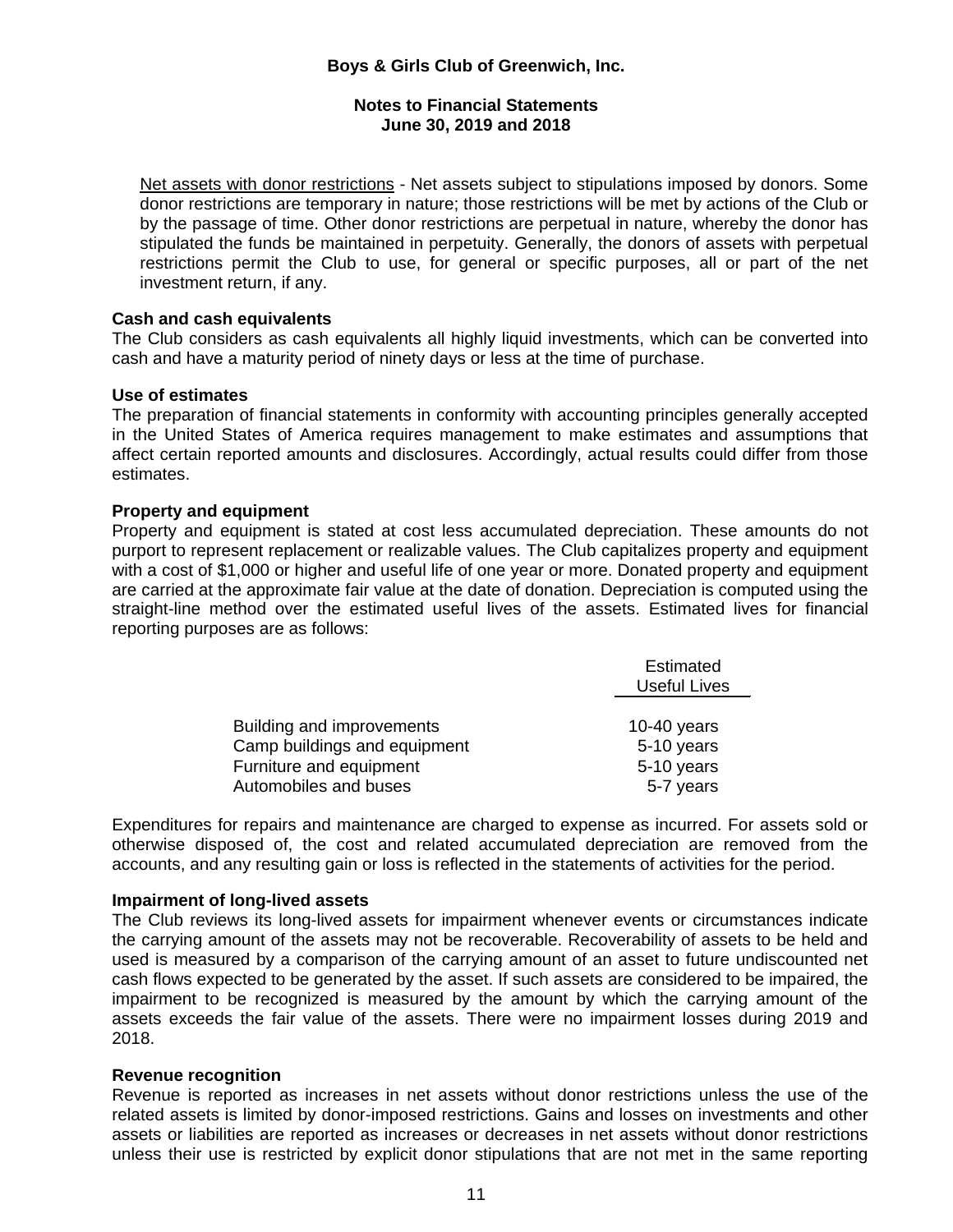#### **Notes to Financial Statements June 30, 2019 and 2018**

period or by operation of law. Expirations of time or purpose restrictions on net assets, that is, the donor-stipulated purpose has been accomplished and/or the stipulated time period has elapsed, are reported as reclassifications between the applicable classes of net assets.

#### **Contributions**

Contributions received, including unconditional promises to give, are recognized as revenue in the period received. Contributions subject to donor-imposed stipulations that are met in the same reporting period are reported as support without donor restrictions. Promises to give that are scheduled to be received after the statement of financial position date, and contributions awaiting instructions from the donor regarding their use, are reported as increases in net assets with donor restrictions - time or purpose. This revenue is reclassified to net assets without donor restrictions when the time or purpose restrictions are met. Promises to give subject to donor-imposed stipulations that the corpus be maintained in perpetuity are recognized as increases in net assets with donor restrictions - perpetual. Conditional promises to give are not recognized as contributions until such time as the conditions upon which they depend are substantially met. Contributions of assets other than cash are recorded at their estimated fair value at the date of donation.

Contributions of cash or other assets that must be used to acquire or construct long-lived assets are reported as support with donor restrictions until the assets are placed in service, at which time they are reclassified to net assets without donor restrictions.

#### **Grants**

Grants are recognized when eligible grant costs are incurred. Grants require the fulfillment of certain conditions as set forth in the instrument of the grant. Failure to fulfill the conditions could result in the return of funds to grantors. As of the date of the financial statements, the Club has not been informed by any funding organization of any funds which are required to be returned.

#### **Gifts of long-lived assets**

The Club reports gifts of land, buildings and equipment as unrestricted support unless explicit donor stipulations specify how the donated assets must be used. Gifts of long-lived assets with explicit restrictions that specify how the assets are to be used and gifts of cash or other assets that must be used to acquire long-lived assets are reported as restricted support. Absent explicit donor stipulations about how long those long-lived assets must be maintained, the Club reports expirations of donor restrictions of acquired long-lived assets when placed in service.

#### **Contributed goods and services**

The Club receives contributed goods and services. The Club generally pays for services requiring specific expertise. However, many individuals volunteer their time and perform a variety of tasks that assist the Club with specific assistance programs, campaign solicitations and various committee assignments. These services do not meet the criteria of recognition and therefore are not reflected in the accompanying statements of activities. Contributions of assets other than cash are recorded at their estimated fair value at the date of the gift. Contributed services are recognized at fair value if the services received (a) create or enhance long-lived assets or (b) require specialized skills, are provided by individuals processing those skills, and would typically need to be purchased if not provided by donation. Contributed services also include the value of donated advertising, which are recorded as contributions at their estimated fair market value (based on the market size, day, time and length of the air promotion) as of the date of the donation.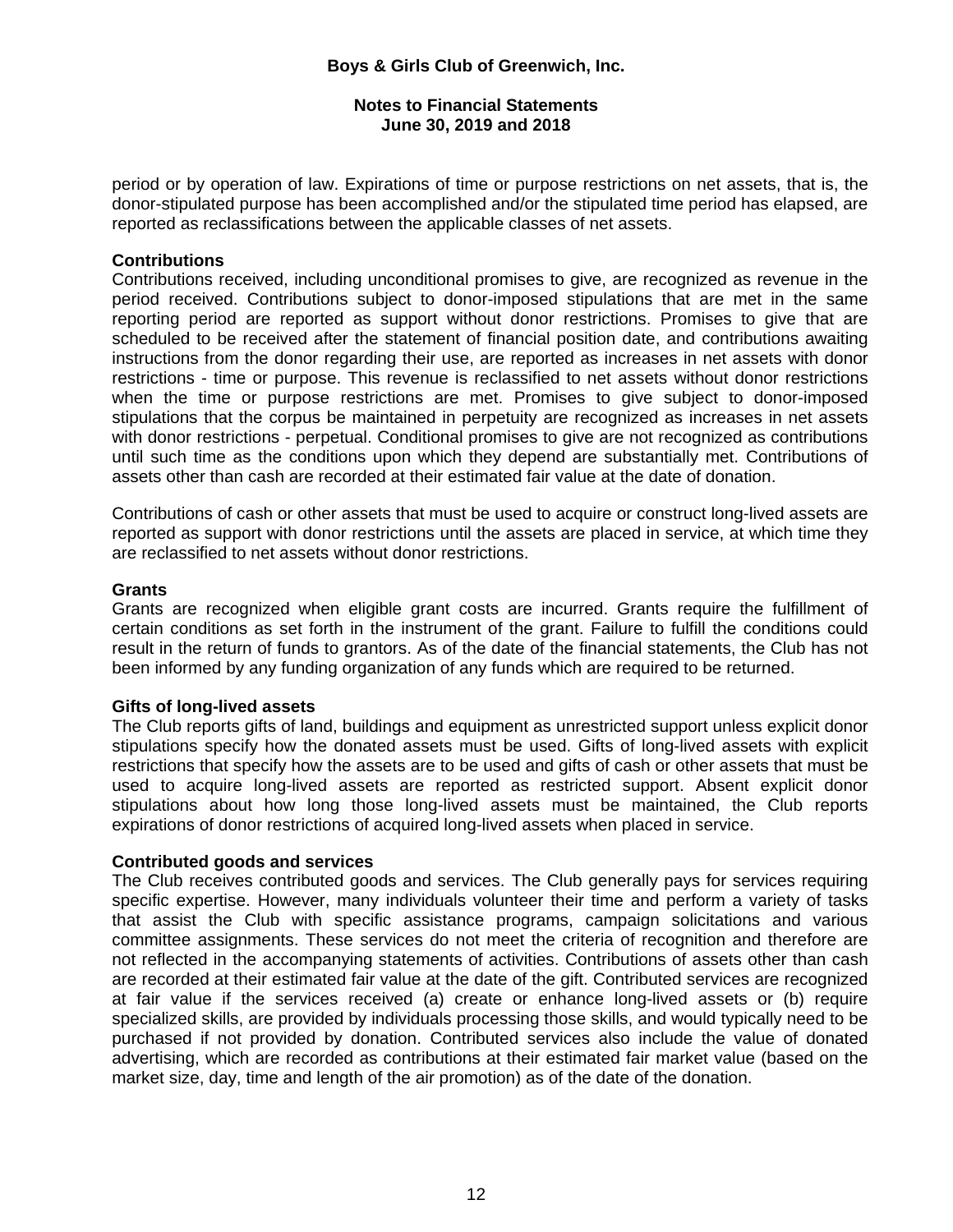#### **Notes to Financial Statements June 30, 2019 and 2018**

#### **Program service fees, Club house fees and membership dues**

Program service fees and Club house fees received which relate to programs of subsequent periods are recorded as deferred revenue and recognized as income in the period the program is conducted. Membership dues are recognized as income ratably over the membership term.

#### **Functional expenses**

Expenses are allocated based on their functional purposes among the Club's various program and supporting services. Expenses which can be identified with a specific program or supporting activity are allocated directly to that activity. Other expenses that are common to several functions are allocated among the programs and supporting services benefited based upon management estimates, square footage or by time and effort reports.

#### **Allowance for doubtful accounts**

The Club determined that no allowance for doubtful accounts was necessary as of June 30, 2019 and 2018 regarding its pledges and other receivables. Such determination was based on a combination of factors, such as management's assessment of the creditworthiness of its donors, a review of individual accounts outstanding, the aged basis of its receivables and historical experience. Pledges and other receivables as of June 30, 2019 and 2018 are due within one year.

#### **Investments**

Investments are carried at fair value. Unrealized and realized gains and losses are recognized as changes in net assets in the period in which they occur, and investment income is recognized as revenue in the period earned.

#### **Income taxes**

The Club is organized as a nonprofit corporation under Section 501(c)(3) of the Internal Revenue Code and, as such, is not subject to federal or state corporate income taxes. The Club has also been classified as an entity that is not a private foundation within the meaning of Section 509(a) and qualifies for deductible contributions as provided in Section 170(b)(1)(A)(vi). The Club's federal information returns prior to fiscal year 2016 are closed and management continually evaluates expiring statutes of limitations, audits, proposed settlements, changes in tax law and new authoritative rulings. If the Club had unrelated business income taxes, it would recognize interest and penalties associated with any tax matters as part of the income tax provision and include accrued interest and penalties with the related tax liability in the statements of financial position.

#### **Reclassifications**

Certain prior year information has been reclassified to conform to the current year presentation.

#### **Subsequent events**

Management has evaluated events and transactions for potential recognition or disclosure through September 28, 2019, which is the date the financial statements were available to be issued.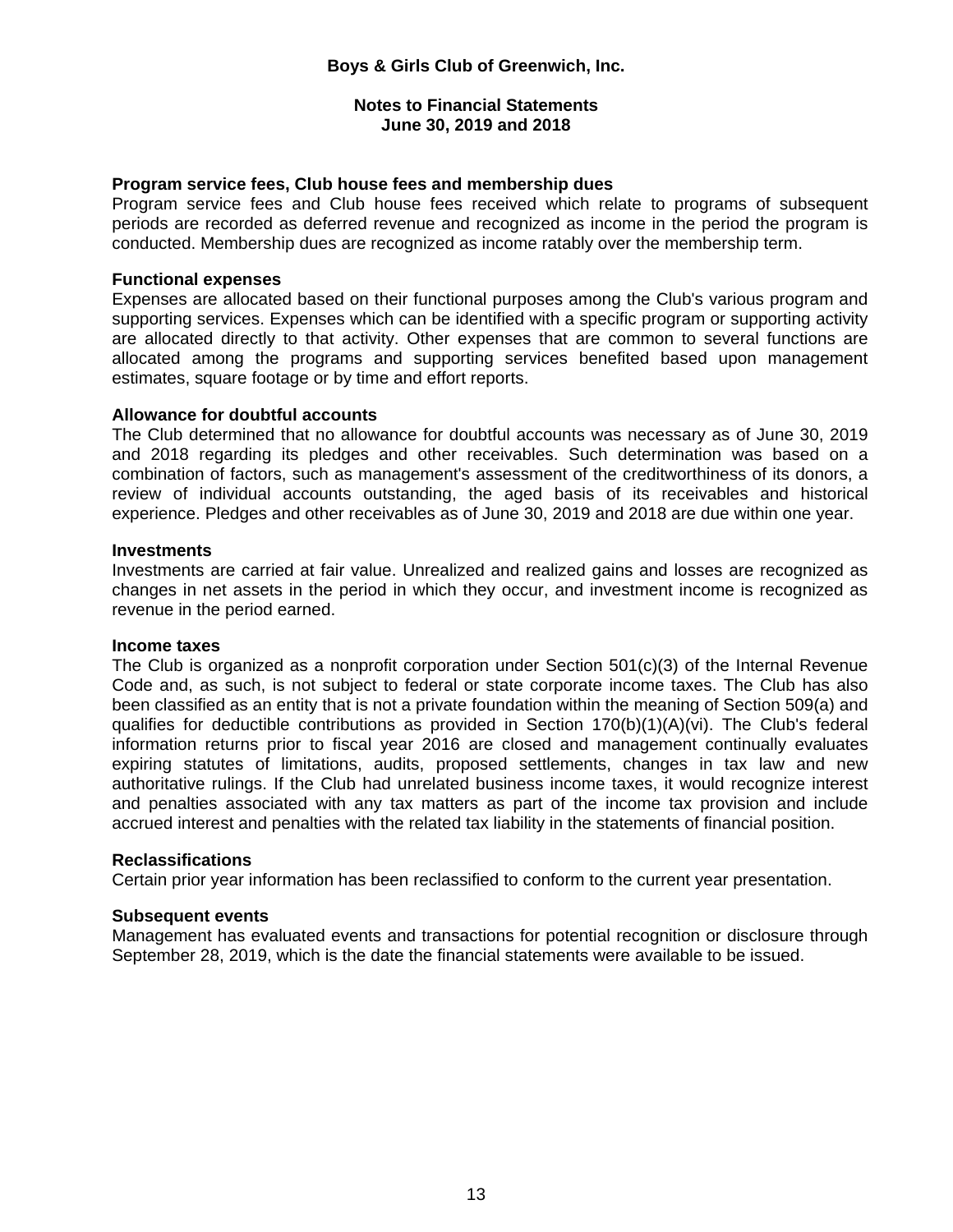#### **Notes to Financial Statements June 30, 2019 and 2018**

#### **Note 3 - Liquidity**

The Club regularly monitors liquidity required to meet its annual operating needs and other contractual commitments. As of June 30, 2019, the Club had the following financial assets available to meet annual operating needs for the 2020 fiscal year as follows:

| Cash and cash equivalents                                     | 510,017 |
|---------------------------------------------------------------|---------|
| Pledges and other receivables                                 | 93,329  |
|                                                               |         |
| Total financial assets available to meet general expenditures |         |
| over the next 12 months                                       | 603,346 |

As part of the Club's liquidity management, the Club keeps its financial assets available as its general expenditures, liabilities, and other obligations come due.

#### **Note 4 - Investments**

Investments consist of the following as of June 30:

|                      | 2019            | 2018 |            |  |  |  |
|----------------------|-----------------|------|------------|--|--|--|
| Mutual funds         |                 |      |            |  |  |  |
| Domestic equity      | \$<br>5,928,597 |      | 5,736,272  |  |  |  |
| Fixed income         | 3,820,817       |      | 3,761,325  |  |  |  |
| International equity | 2,742,374       |      | 2,793,872  |  |  |  |
|                      | 12,491,788      |      | 12,291,469 |  |  |  |

Investments are subject to market volatility that could substantially change their value in the near term. The Club's investment return spending policy is discretionary. During the years ended June 30, 2019 and 2018, the distribution for current spending limit policy was up to 5% of the ten-quarter average of the fair value of the Club's investment portfolio.

Investment activities consist of the following for the years ended June 30:

|                                                            |    | 2018                          |                              |
|------------------------------------------------------------|----|-------------------------------|------------------------------|
| Interest and dividends<br>Unrealized gain<br>Realized gain | \$ | 276,260<br>278,910<br>129,274 | 250,509<br>53,747<br>589,314 |
|                                                            | S  | 684,444                       | 893,570                      |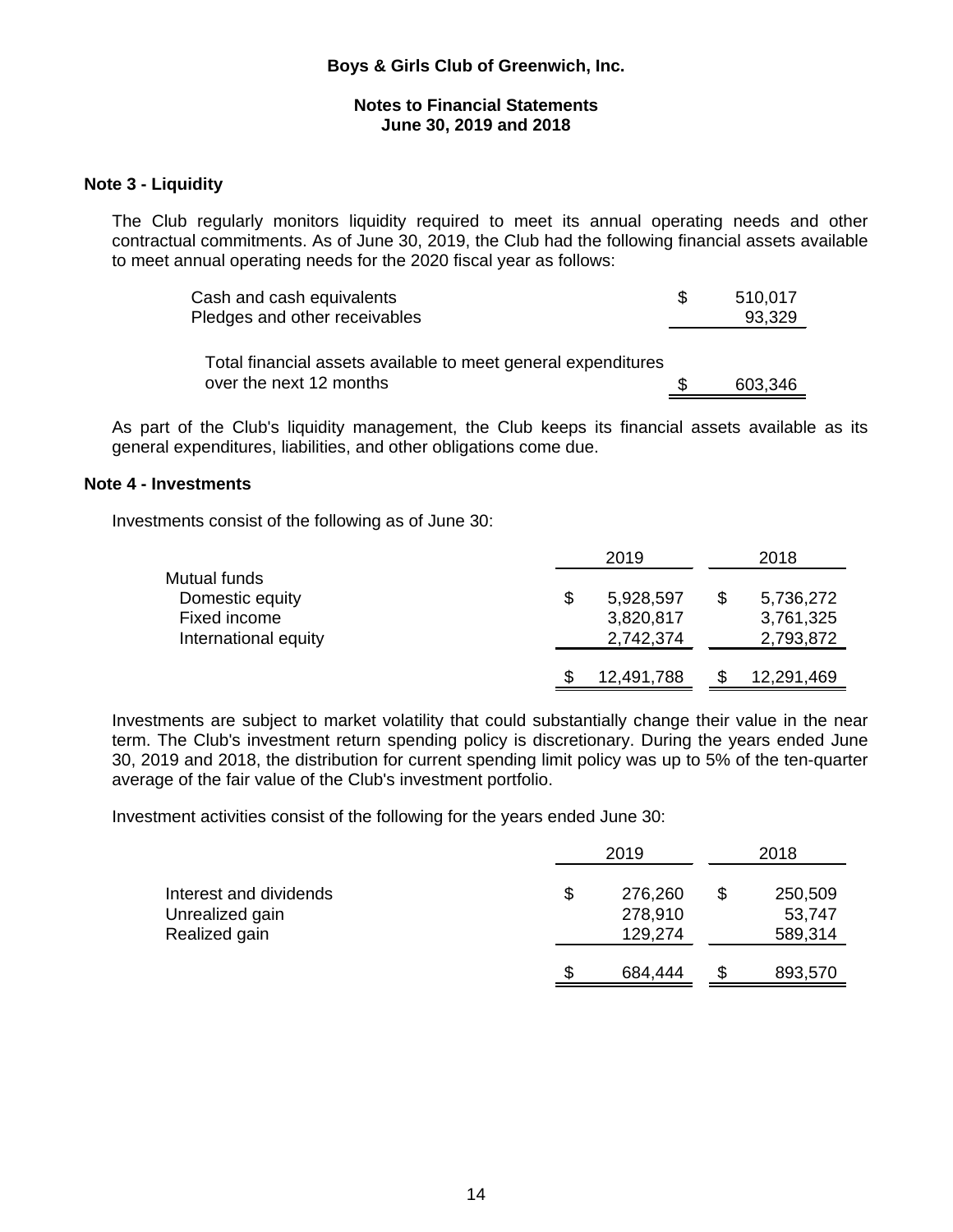#### **Notes to Financial Statements June 30, 2019 and 2018**

Investments representing 10% or more of the total investments held by the Club as of June 30 are as follows:

|                                                                                                              | 2019                       |  |                                     | 2018                       |  |                                     |  |  |
|--------------------------------------------------------------------------------------------------------------|----------------------------|--|-------------------------------------|----------------------------|--|-------------------------------------|--|--|
|                                                                                                              | Percentage                 |  | Fair Value                          | Percentage                 |  | <b>Fair Value</b>                   |  |  |
| Vanguard 500 Index Fund Admiral Shares<br>Vanguard Short-term Federal Fund<br>Vanguard Short-term Bond Index | 37.03%<br>15.63%<br>14.95% |  | 4.625.497<br>1.952.948<br>1,867,869 | 36.04%<br>15.68%<br>14.92% |  | 4.429.836<br>1.927.565<br>1.833.760 |  |  |

#### **Note 5 - Assets held in trust**

The Club is the beneficiary of a perpetual trust (the "Trust") administered by a third-party financial institution. The Club's interest in the net assets of the Trust is included in the statements of financial position as beneficial interest in perpetual trust and classified as net assets with donor restrictions perpetuity. The fair value of the assets held in trust at June 30, 2019 and 2018 was \$338,205 and \$349,016, respectively. The Club is entitled to the income it earns which is distributed quarterly, in perpetuity.

#### **Note 6 - Property and equipment**

Property and equipment consists of the following as of June 30:

|                                                                                                                       | 2019                                                            | 2018                                                            |  |  |
|-----------------------------------------------------------------------------------------------------------------------|-----------------------------------------------------------------|-----------------------------------------------------------------|--|--|
| Land<br>Building and improvements<br>Camp buildings and equipment<br>Furniture and equipment<br>Automobiles and buses | \$<br>19,872<br>20,292,617<br>1,056,953<br>1,060,549<br>196,964 | 19,872<br>\$<br>20,199,143<br>1,026,888<br>1,057,637<br>223,968 |  |  |
| Construction in progress<br>Subtotal                                                                                  | 49,950<br>22,676,905                                            | 49,950<br>22,577,458                                            |  |  |
| Less: accumulated depreciation                                                                                        | (9, 124, 839)                                                   | (8,478,435)                                                     |  |  |
| Net property and equipment                                                                                            | 13,552,066                                                      | 14,099,023                                                      |  |  |

Depreciation expense amounted to \$685,943 and \$691,952 for the years ended June 30, 2019 and 2018, respectively.

Construction in progress relates to certain developments for the Camp Simmon location. The construction has been put on hold temporarily.

#### **Note 7 - Employee benefit plans**

The Club is a participant in the Boys & Girls Clubs of America's Pension Plan (the "Plan"). The Plan is a defined contribution multi-employer pension plan, which provides retirement benefits based on the actual value of contributions at the time of retirement. An employee must be 21 years of age and must have completed one year of full-time employment before the employee becomes eligible to participate. For employees hired before June 30, 2009, the pension plan was 100% immediate vesting in the Club's contribution. For employees hired after June 30, 2009, the Plan grants 20%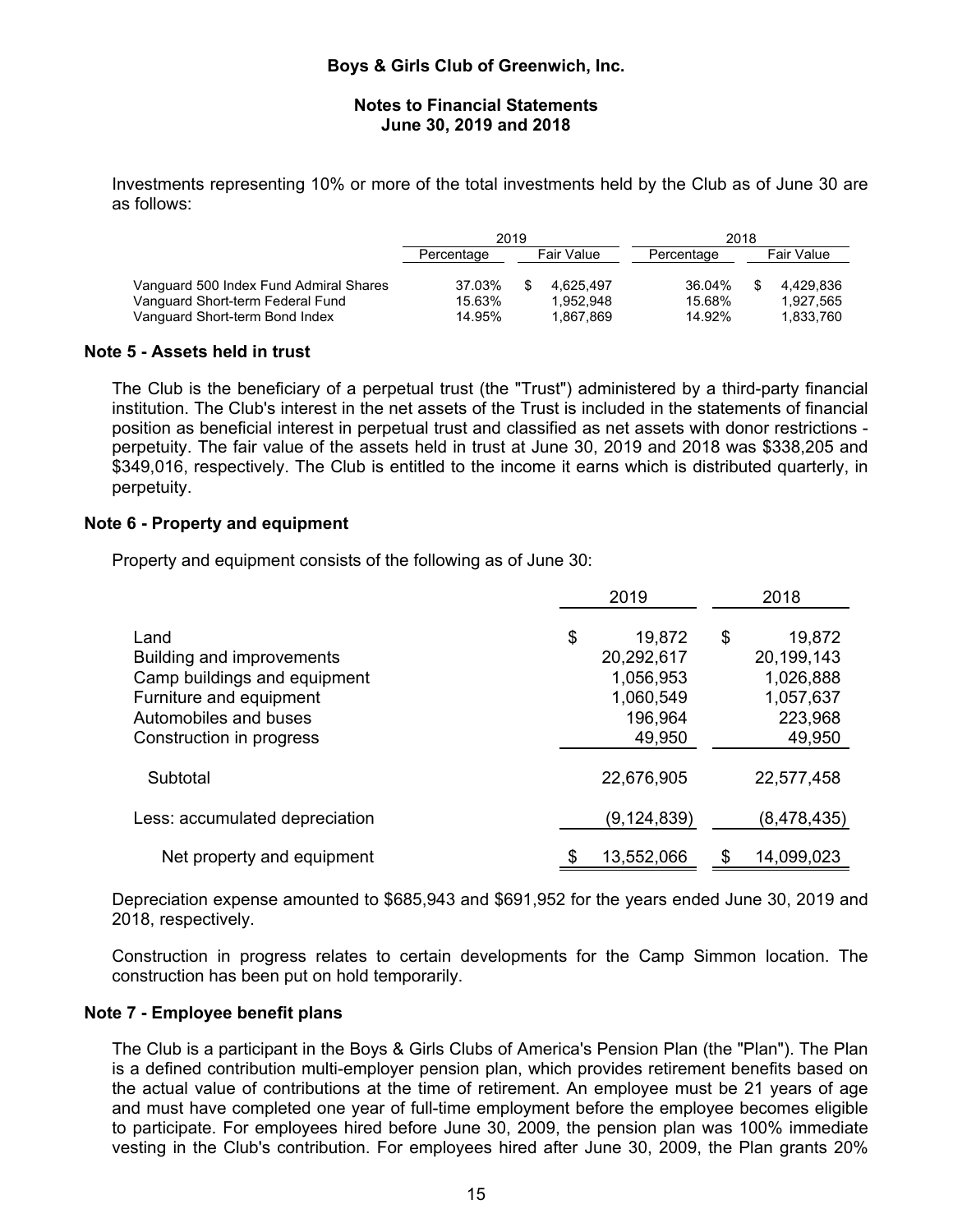#### **Notes to Financial Statements June 30, 2019 and 2018**

vesting when the employee completes two years of employment and adds another 20% vesting each year until the employee reaches six years of employment, at which point the employee is fully vested.

The Club contributed to the Plan 7% of eligible employee's contribution for the years ended June 30, 2019 and 2018. Pension expense for the years ended June 30, 2019 and 2018 amounted to \$96,474 and \$83,353, respectively. The Plan's sponsor has no intent of withdrawing from the Plan.

The Club also offers a Section 403(b) retirement savings plan for its full-time employees. The Club may make discretionary contributions to the plan on behalf of its participants. The Club made no contributions to this plan during the years ended June 30, 2019 and 2018.

#### **Note 8 - Net assets with donor restrictions**

Net assets with donor restrictions consist of the following as of June 30:

|                                                      |    | 2019                   | 2018                         |  |  |
|------------------------------------------------------|----|------------------------|------------------------------|--|--|
| Camp Simmons fund<br>Scholarship fund                | S. | 1,728,603<br>1,924,943 | \$<br>1,705,577<br>1,857,673 |  |  |
| Net assets with donor restrictions - time or purpose |    | 3,653,546              | 3,563,250                    |  |  |

Net assets with donor restrictions - perpetuity consists of a beneficial interest in a trust in which investment assets are held in perpetuity by a third-party trustee. The Club received the annual income of \$16,649 and \$17,149 for the years ended June 30, 2019 and 2018, respectively, which is without donor restrictions. Realized and unrealized appreciation remains part of the trust principal.

#### **Note 9 - Fair value measurements**

The Club values its financial assets and liabilities based on the price that would be received to sell an asset or paid to transfer a liability in an orderly transaction between market participants at the measurement date. In order to increase consistency and comparability in fair value measurements, a fair value hierarchy that prioritizes observable and unobservable inputs is used to measure fair value into three broad levels, which are described below:

- Level 1: Quoted prices (unadjusted) in active markets that are accessible at the measurement date for identical assets or liabilities. The fair value hierarchy gives the highest priority to Level 1 inputs.
- Level 2: Observable inputs other than Level 1 prices such as quoted prices for similar assets or liabilities; quoted prices in inactive markets; or model-derived valuations in which all significant inputs are observable or can be derived principally from or corroborated with observable market data. If the asset or liability has a specified (contractual) term, the Level 2 input must be observable for substantially the full term of the asset or liability.
- Level 3: Unobservable inputs are used when little or no market data is available. The fair value hierarchy gives the lowest priority to Level 3 inputs.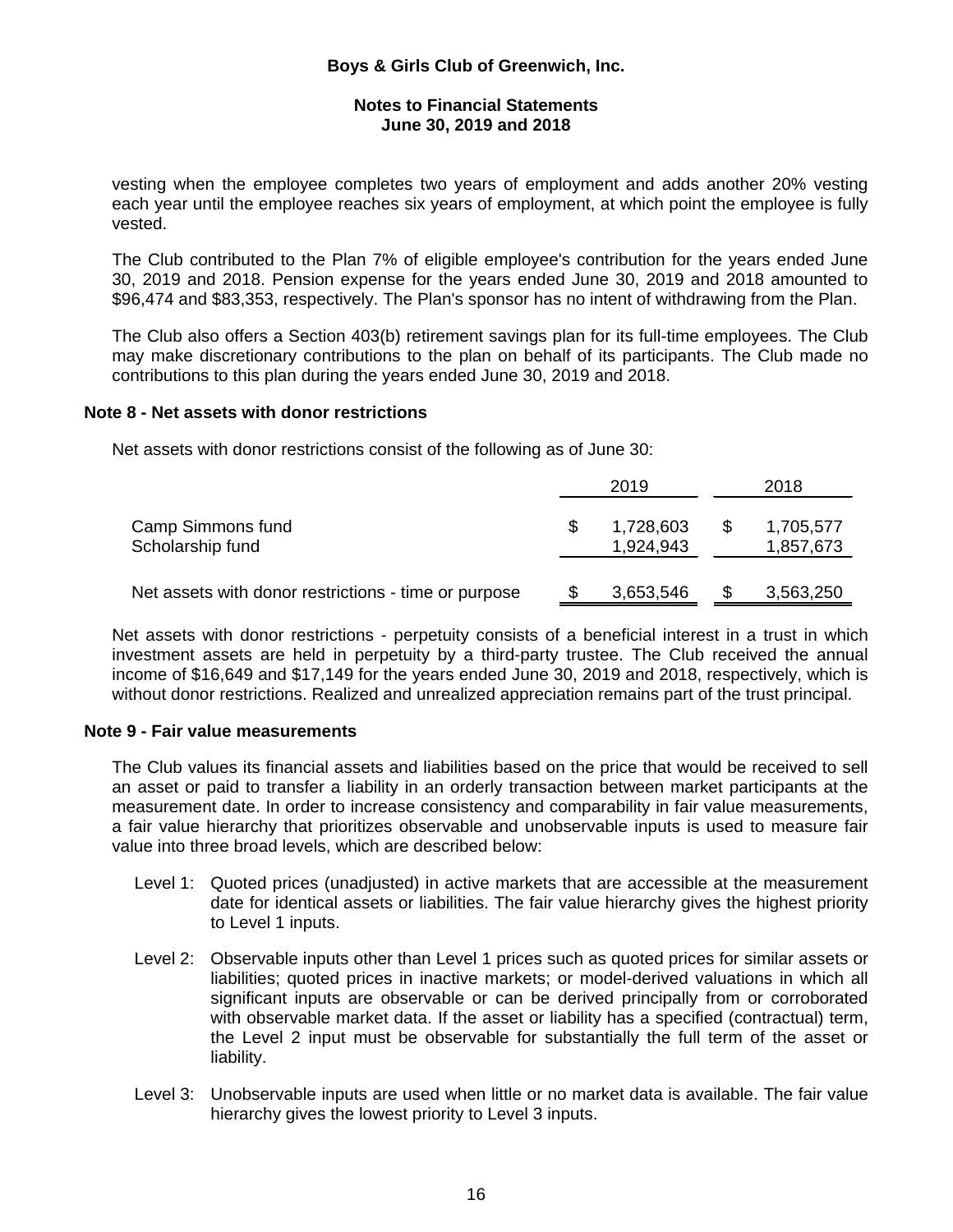#### **Notes to Financial Statements June 30, 2019 and 2018**

In determining fair value, the Club utilizes valuation techniques that maximize the use of observable inputs and minimize the use of unobservable inputs to the extent possible as well as considers counterparty credit risk in its assessment of fair value. There have been no changes in the methodologies used at June 30, 2019 and 2018.

Financial assets carried at fair value as of June 30, 2019 are classified in the table one of the three categories described above:

|                                        | Level 1       | Level 2 |  | Level 3 |         | Total |            |
|----------------------------------------|---------------|---------|--|---------|---------|-------|------------|
| Investments                            |               |         |  |         |         |       |            |
| Mutual funds                           |               |         |  |         |         |       |            |
| Europe stock                           | \$<br>819.070 | \$      |  | \$      |         | \$    | 819,070    |
| Mid-cap blends                         | 1,178,615     |         |  |         |         |       | 1,178,615  |
| Short government funds                 | 1,952,948     |         |  |         | -       |       | 1,952,948  |
| Short-term bonds                       | 1,867,869     |         |  |         | -       |       | 1,867,869  |
| Foreign large blends                   | 1,923,304     |         |  |         |         |       | 1,923,304  |
| Large blends                           | 4,749,982     |         |  |         |         |       | 4,749,982  |
|                                        | 12,491,788    |         |  |         |         |       | 12,491,788 |
| Beneficial interest in perpetual trust |               |         |  |         | 338,205 |       | 338,205    |
| Total assets at fair value             | 12,491,788    | \$      |  | S       | 338,205 | \$    | 12,829,993 |

Financial assets carried at fair value as of June 30, 2018 are classified in the table in one of the three categories described above:

|                                        | Level 1       | Level 2 |         | Level 3 |  | Total |            |
|----------------------------------------|---------------|---------|---------|---------|--|-------|------------|
| Investments                            |               |         |         |         |  |       |            |
| Mutual funds                           |               |         |         |         |  |       |            |
| Europe stock                           | \$<br>831,225 | \$      |         | \$      |  | \$    | 831,225    |
| Mid-cap blends                         | 1,191,790     |         |         |         |  |       | 1,191,790  |
| Short government funds                 | 2,042,210     |         |         |         |  |       | 2,042,210  |
| Short-term bonds                       | 1,833,761     |         |         |         |  |       | 1,833,761  |
| Foreign large blends                   | 1,962,647     |         |         |         |  |       | 1,962,647  |
| Large blends                           | 4,429,836     |         |         |         |  |       | 4,429,836  |
|                                        | 12,291,469    |         |         |         |  |       | 12,291,469 |
| Beneficial interest in perpetual trust |               |         | 349,016 |         |  |       | 349,016    |
| Total assets at fair value             | 12,291,469    | \$      | 349,016 | \$      |  |       | 12,640,485 |

Investments in mutual funds are valued using market prices in active markets (Level 1). Mutual funds held are open-ended funds that are registered with the Securities and Exchange Commission and are valued at the daily closing price as reported by the fund. These funds are required to publish their daily net asset value and to transact at that price. The mutual funds and money market funds are deemed to be actively traded.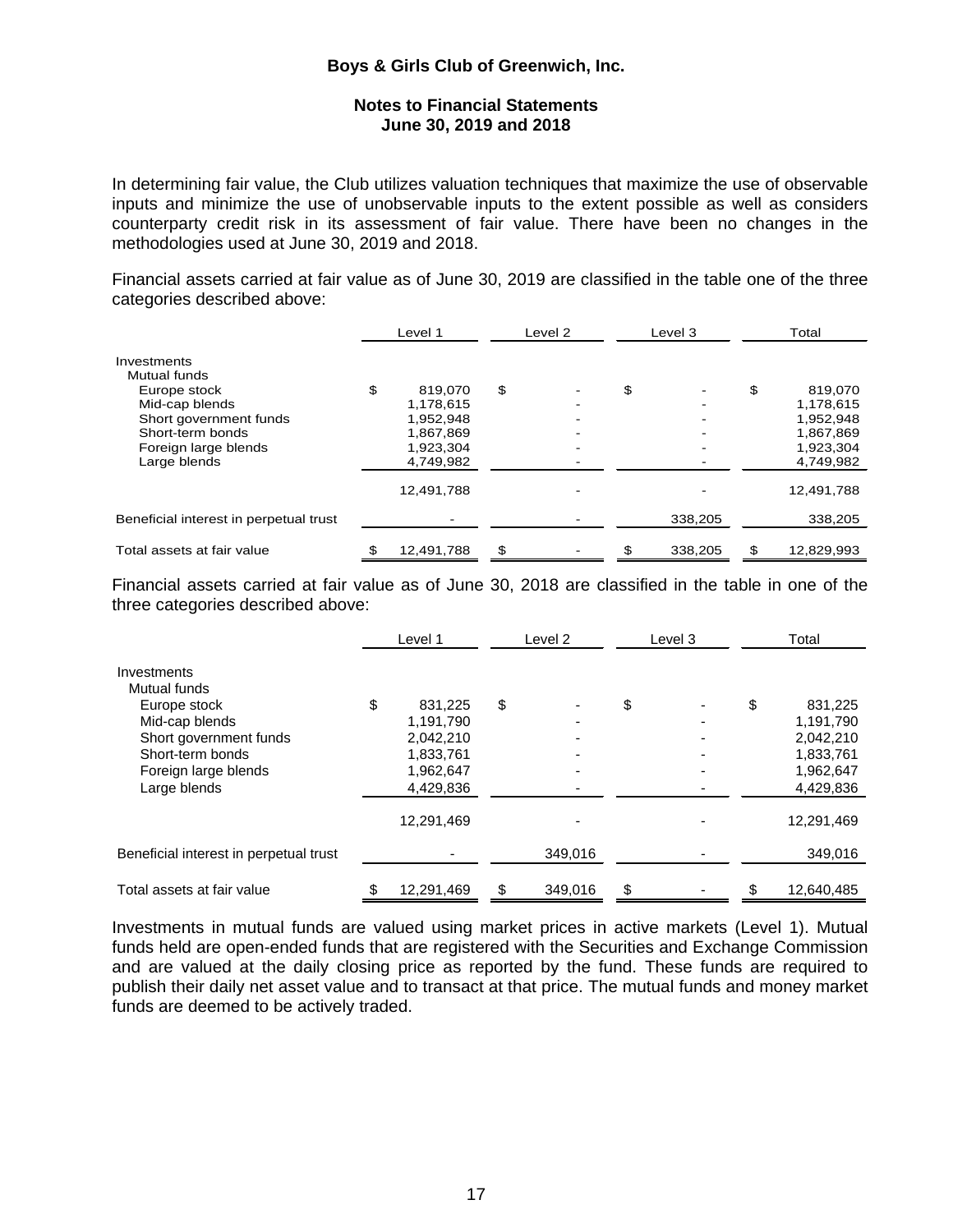### **Notes to Financial Statements June 30, 2019 and 2018**

The Club's beneficial interest in perpetual trust is classified as Level 3 and the fair value is based on the fair values of the underlying investments within these agreements, which are established by the trustee using fair values in an active market for similar assets. The trustee provides the Club with investment statements and valuations of its portion of the trust at year-end. These are evaluated annually by the Club without adjustments. As such, the Club is not required to provide certain quantitative disclosures regarding the valuation methods used because they were unobtainable.

The preceding methods may produce a fair value calculation that may not be indicative of net realizable value or reflective of future fair values. Furthermore, although the Club believes its valuation methods are appropriate and consistent with other market participants, the use of different methodologies or assumptions to determine the fair value of certain financial instruments could result in a different fair value measurement at the reporting date.

The Club's policy is to recognize transfers in and transfers out of the various levels as of the end of the year or change in circumstance that caused the transfer. There was a transfer of assets held in perpetual trust with fair value of \$338,205 from Level 2 to Level 3 as of June 30, 2019.

### **Note 10 - Related party transactions**

The Club is a charter member of the Boys & Girls Clubs of America. For the years ended June 30, 2019 and 2018, the Club paid \$14,141 and \$13,912, respectively, in dues to the national office, and \$96,474 and \$83,353, respectively, in pension contributions to the pension plan for which the Boys & Girls Clubs of America serves as trustee.

During the years ended June 30, 2019 and 2018, certain members of the Club's Board of Directors contributed approximately \$780,509 and \$774,000, respectively. Amounts receivable from members of the Club's Board of Directors totaled approximately \$0 and \$18,800 as of June 30, 2019 and 2018, respectively.

#### **Note 11 - Concentrations**

#### **Credit risk**

Financial instruments that potentially subject the Club to a concentration of credit risk include cash accounts with various financial institutions that exceed the Federal Deposit Insurance Corporation ("FDIC") insurance limits. As of June 30, 2019, the Club had cash accounts that exceeded the FDIC insurance limits by approximately \$233,000.

#### **Market risk**

The Club invests in various debt and equity securities. These investment securities are recorded at fair value. Accordingly, the investment securities can fluctuate because of interest rates, reinvestment, credit, market and other risks depending on the nature of the specific investment. Therefore, it is at least reasonably possible that these factors will result in changes in the value of the Club's investments, which could materially affect amounts reported in the financial statements.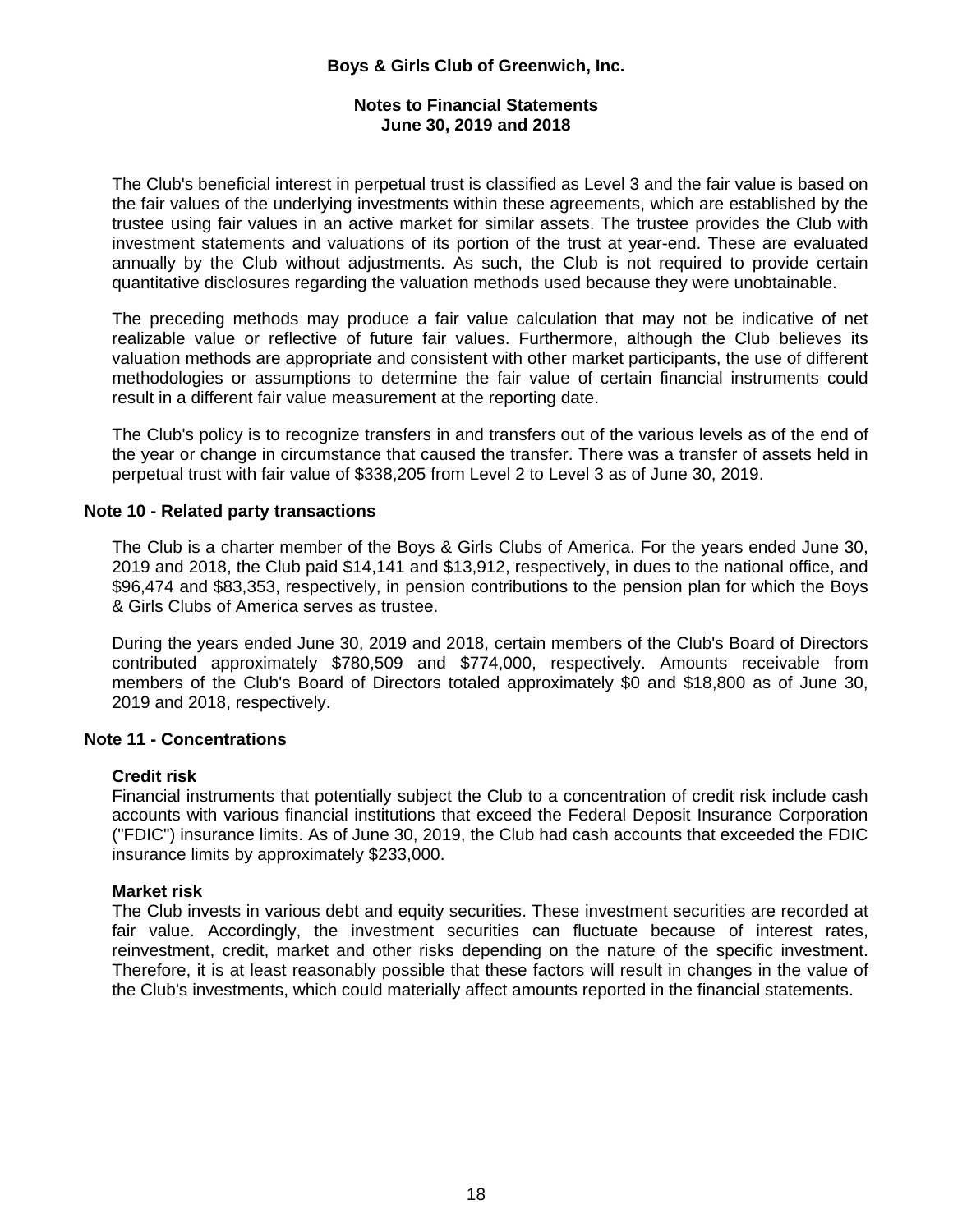#### **Notes to Financial Statements June 30, 2019 and 2018**

#### **Note 12 - Commitments and contingencies**

The Club leases certain equipment under agreements expiring through September 2024. The approximate future minimum lease payments in the years subsequent to June 30, 2019 are as follows:

| 9,603<br>2021<br>9,603<br>2022<br>8,462<br>2023<br>7,320<br>2024<br>1,830<br>Thereafter<br>52,560 | 2020 | \$<br>15,742 |
|---------------------------------------------------------------------------------------------------|------|--------------|
|                                                                                                   |      |              |
|                                                                                                   |      |              |
|                                                                                                   |      |              |
|                                                                                                   |      |              |
|                                                                                                   |      |              |
|                                                                                                   |      |              |
|                                                                                                   |      |              |

Rent expense amounted to approximately \$14,000 and \$12,000 for the years ended June 30, 2019 and 2018, respectively.

The Club is a defendant in legal actions alleged to have occurred during the period from 1976 to 1984. The suits are in the early stages and the ultimate outcome cannot be currently estimated, as such, no provision has been made in the accompanying financial statements.

#### **Note 13 - In-kind contributions**

During the years ended June 30, 2019 and 2018, the Club received donated goods and awards and prizes for various events totaling \$0 and \$31,226, respectively, which have been reflected as in-kind contribution revenue and in-kind expenses in the accompanying financial statements.